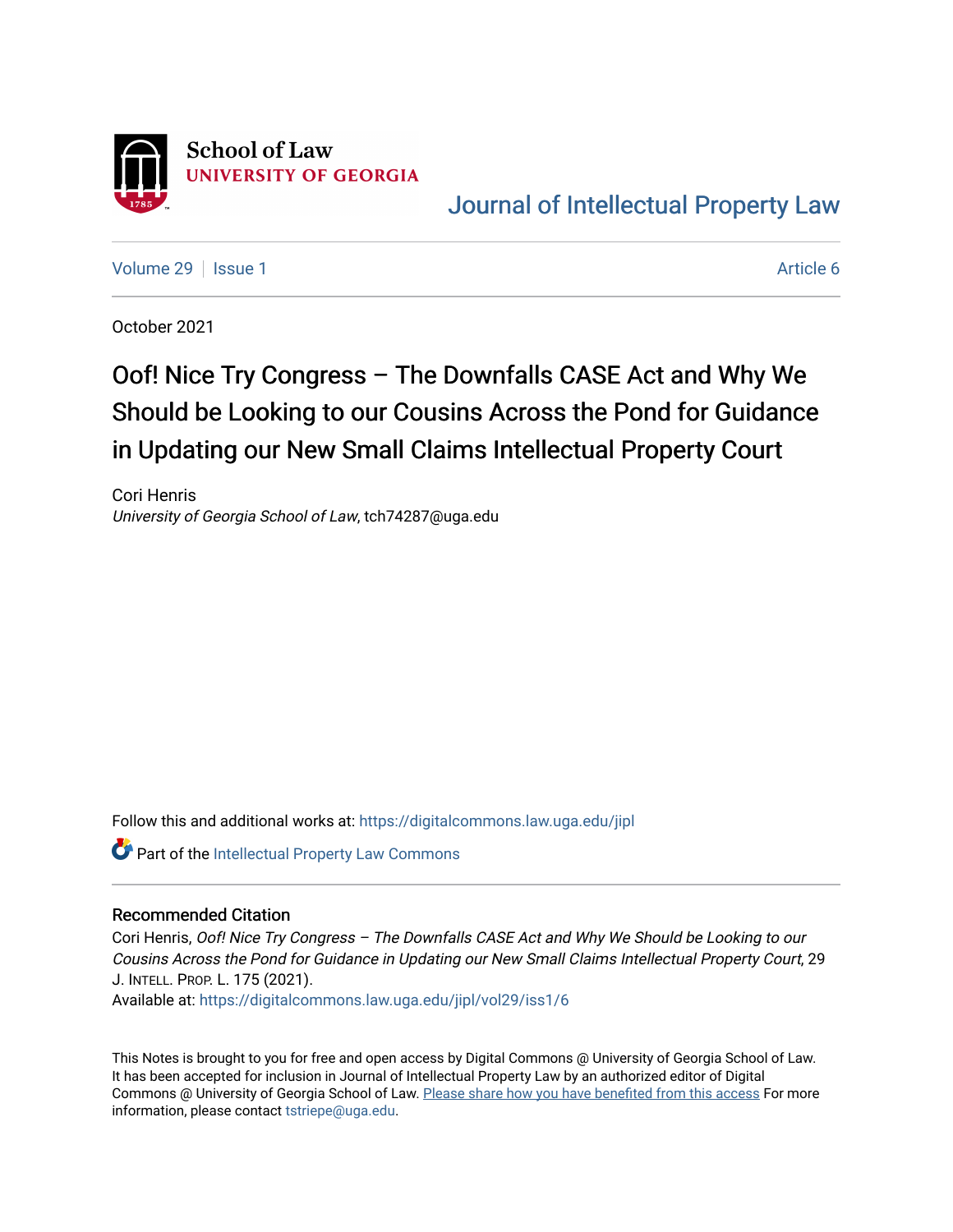## Oof! Nice Try Congress – The Downfalls CASE Act and Why We Should be Looking to our Cousins Across the Pond for Guidance in Updating our New Small Claims Intellectual Property Court

## Cover Page Footnote

J.D. Candidate, 2022, University of Georgia School of Law. I dedicate this Note to the small creators out there who continuously get taken advantage of. Hopefully, this Note can shed light on the shortcomings of this new Small Claims Court. I would like to thank Professor Joseph Miller for supervising this Note and assisting me in coming up with this topic.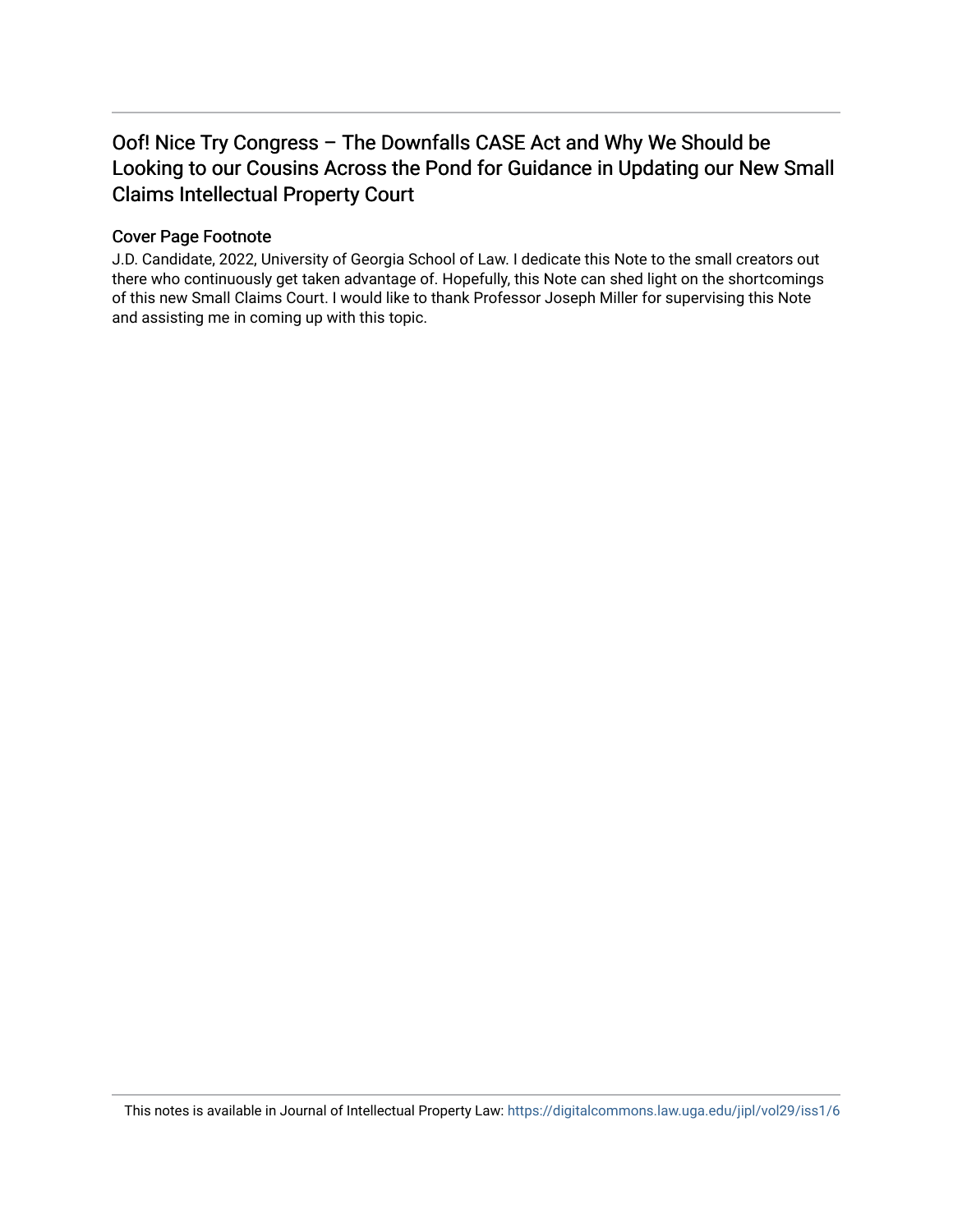## **OOF! NICE TRY CONGRESS - THE DOWNFALLS CASE ACT AND WHY WE SHOULD BE LOOKING TO OUR COUSINS ACROSS THE POND FOR GUIDENCE IN UPDATING OUR NEW SMALL CLAIMS INTELLECTUAL PROPERTY COURT**

*Cori Henris\**

<sup>\*</sup> J.D. Candidate, 2022, University of Georgia School of Law. I dedicate this Note to the small creators out there who continuously get taken advantage of. Hopefully, this Note can shed light on the shortcomings of this new Small Claims Court. I would like to thank Professor Joseph Miller for supervising this Note and assisting me in coming up with this topic.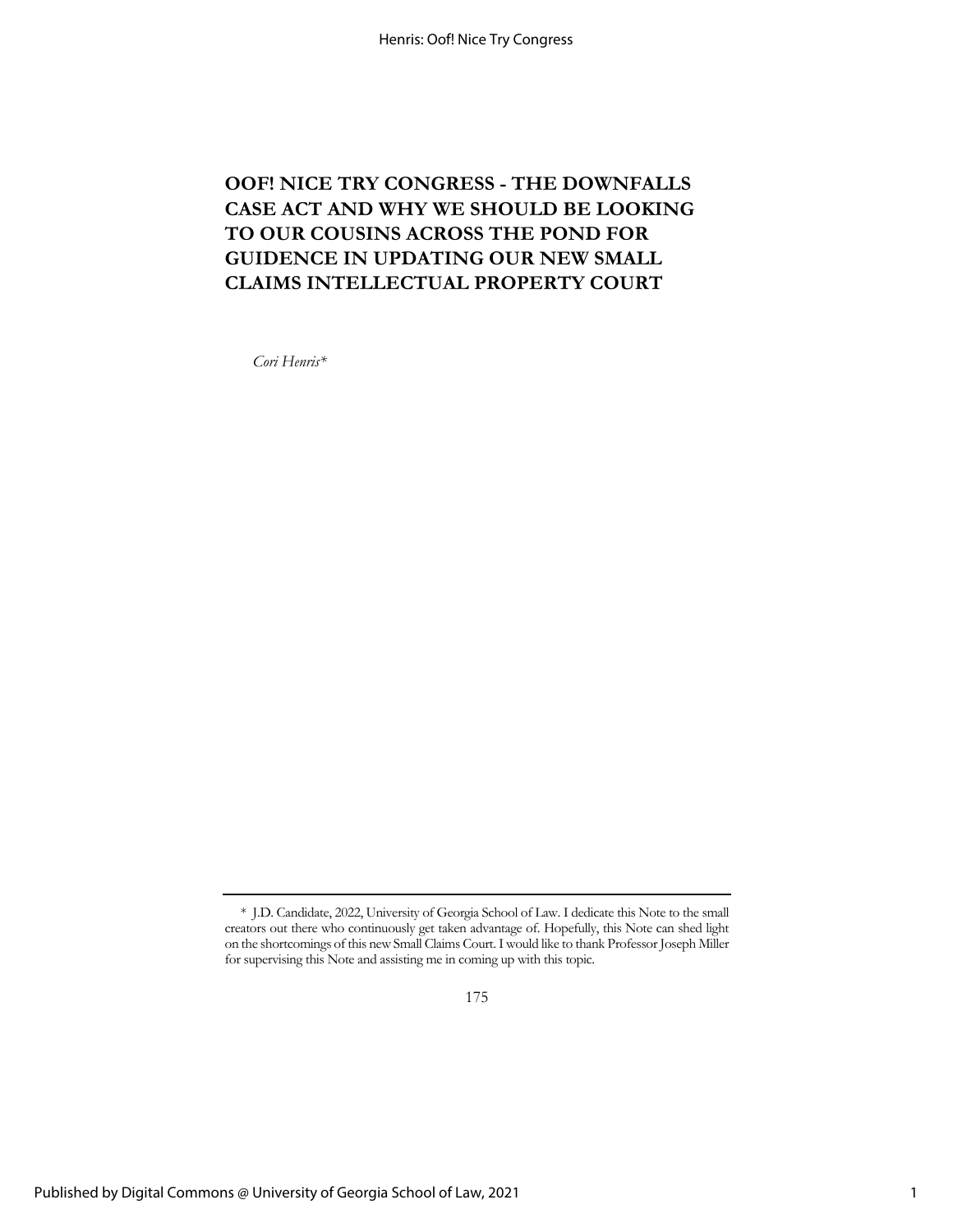## TABLE OF CONTENTS

| I.   |             |                                                                        |  |
|------|-------------|------------------------------------------------------------------------|--|
| Π.   |             |                                                                        |  |
|      | $A_{\cdot}$ |                                                                        |  |
|      |             | Copyright Claims Board, Officers, and Attorneys 183<br>1.              |  |
|      |             | 2.                                                                     |  |
|      |             | 3.                                                                     |  |
|      |             | 4.                                                                     |  |
|      | В.          | THE INTELLECTUAL PROPERTY ENTERPRISE COURT OF THE                      |  |
|      |             |                                                                        |  |
|      |             | 1.                                                                     |  |
|      |             | 2.                                                                     |  |
|      |             | A claim has been brought successfully. Now what? 194<br>3.             |  |
|      |             | 4.                                                                     |  |
|      |             |                                                                        |  |
| III. |             |                                                                        |  |
|      | А.          |                                                                        |  |
|      |             | 1.                                                                     |  |
|      |             | The CASE Act may reduce the frequency of opportunistic<br>2.           |  |
|      |             | Parties still have a choice, and more people will be able to use<br>3. |  |
|      |             |                                                                        |  |
|      | В.          |                                                                        |  |
|      |             | The scope of possible cases should be limited to those that<br>1.      |  |
|      |             |                                                                        |  |
|      |             | 2.                                                                     |  |
|      |             | The board's statutory limits allow for high penalties 199<br>3.        |  |
|      |             | A copyright office tribunal established outside of the judicial<br>4.  |  |
|      |             |                                                                        |  |
|      | С.          | PROS OF THE INTELLECTUAL PROPERTY ENTERPRISE COURT. 201                |  |
|      |             | Options available to a claimant and the procedure of the<br>1.         |  |
|      |             |                                                                        |  |
|      |             | 2.                                                                     |  |
|      | D.          | CONS OF THE INTELLECTUAL PROPERTY COURT  202                           |  |
|      |             | 1.                                                                     |  |
|      |             | $2^{+}$                                                                |  |
|      | Е.          | WHICH PARTS OF THE UK'S SYSTEM WILL CORRECT THE                        |  |
|      |             |                                                                        |  |
|      |             | 1.                                                                     |  |
|      |             | Broader jurisdiction and options for remedies 204<br>2.                |  |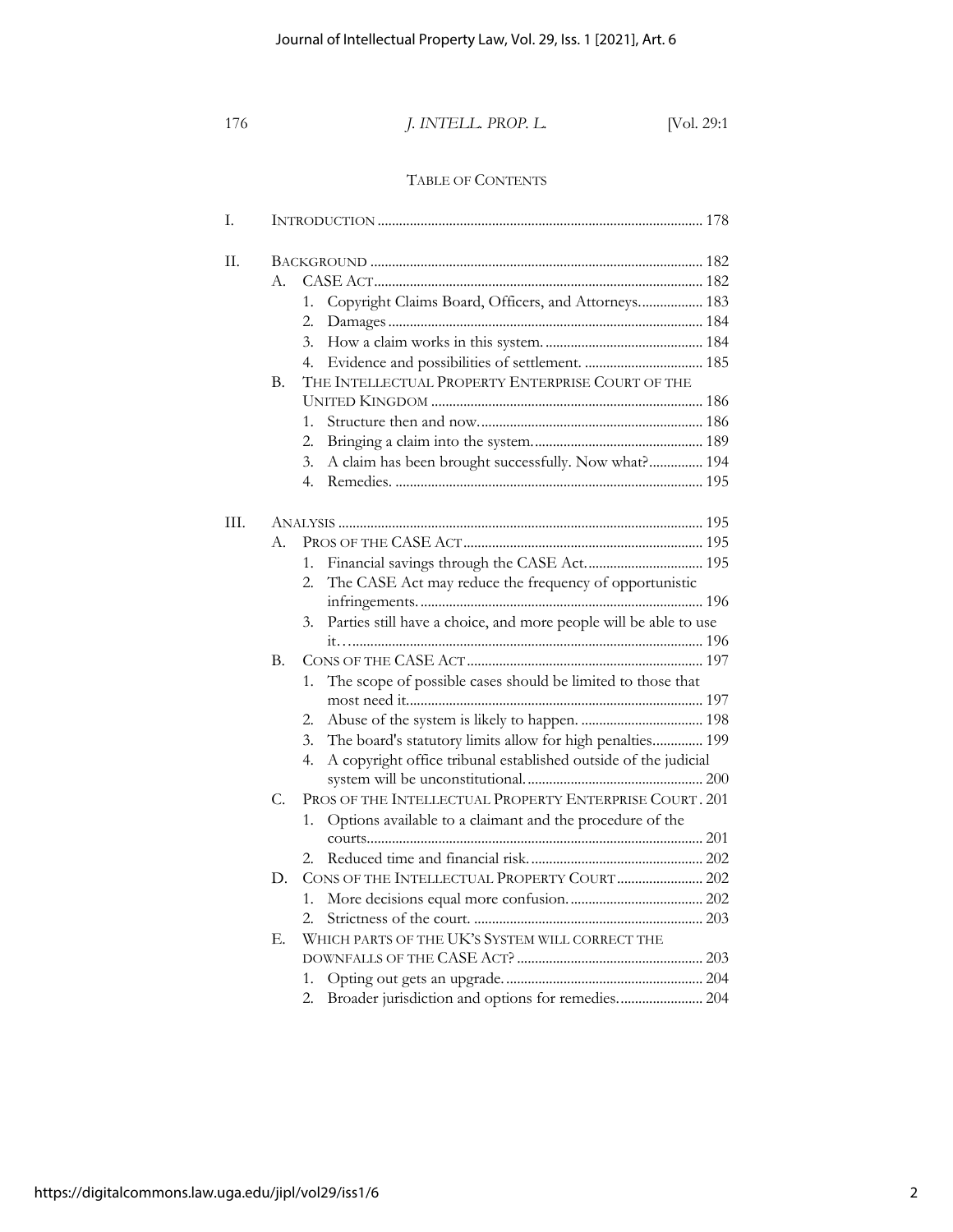## Henris: Oof! Nice Try Congress

## 2021] *OOF! NICE TRY CONGRESS* 177

|  | 1. Little limitation on the scope of possible cases to those that |  |
|--|-------------------------------------------------------------------|--|
|  |                                                                   |  |
|  |                                                                   |  |
|  |                                                                   |  |
|  | G. COULD AN IPEC-STYLED SYSTEM WORK IN AMERICA? 206               |  |
|  |                                                                   |  |
|  |                                                                   |  |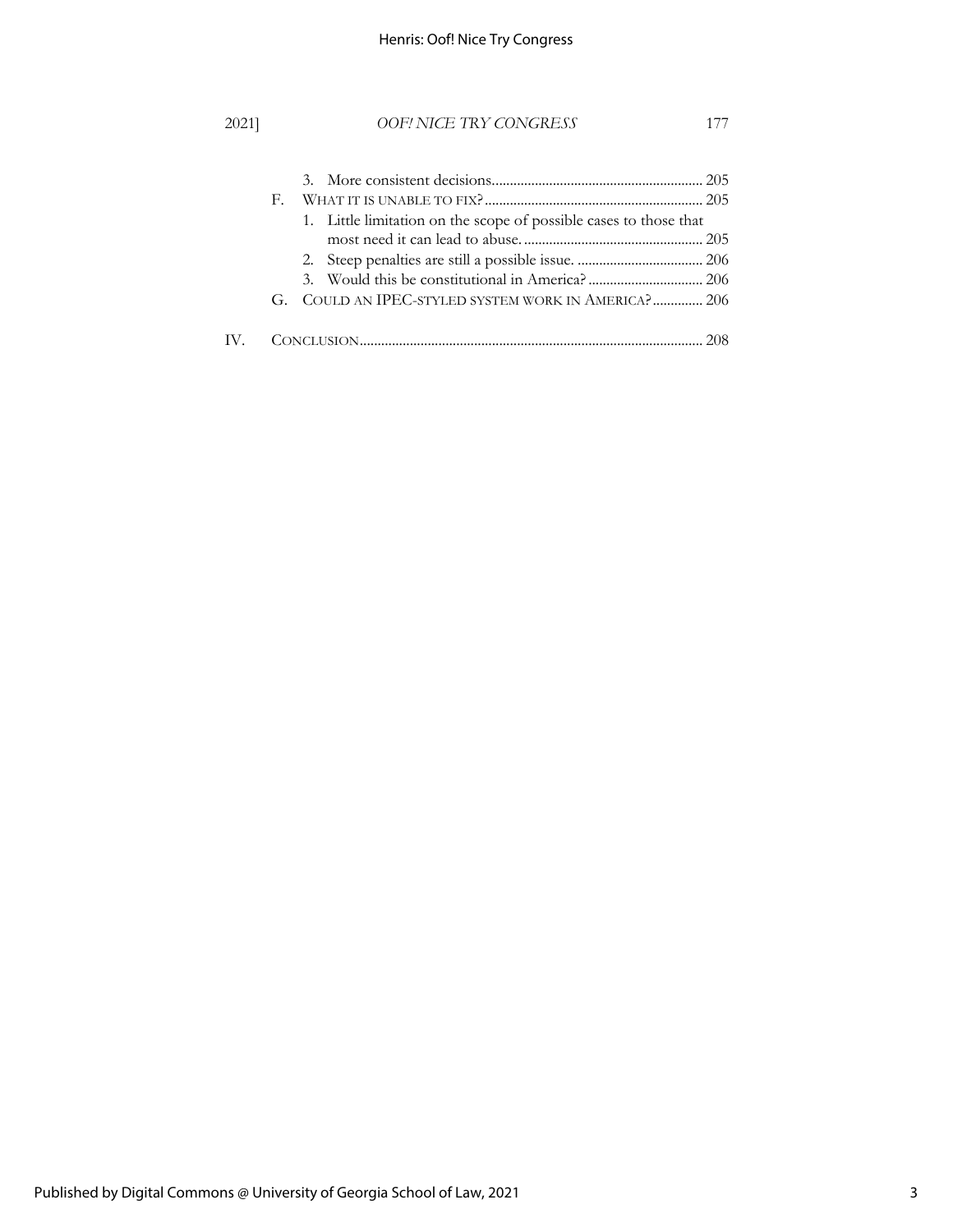#### I. INTRODUCTION

It was clear to the Framers of the United States that the protection of idea was of the utmost importance.<sup>1</sup> Article I, Section VIII of the Constitution declares various powers onto Congress.2 The most important part of those is "to promote the Progress of Science and useful Arts, by securing for limited Times to Authors and Inventors the exclusive Right to their respective Writings and Discoveries."3 Because of this Section, it has been necessary for our judicial system to provide a means to protect those rights if they are infringed upon. 4 Just in 2018 alone, the number of filed copyright claims had reached the highest number it had ever been.5 California alone had about 16,817 filings between the years of 1996 to 2018 which made up about 22 percent of the national caseload.<sup>6</sup>

<sup>2</sup> U.S. CONST. art. I, § 8.

<sup>5</sup> *Id.*

<sup>1</sup> *Just the Facts: Intellectual Property Cases—Patent, Copyright, and Trademark*, U.S. COURTS (Feb. 13, 2020),

https://www.uscourts.gov/news/2020/02/13/just-facts-intellectual-property-cases-patentcopyright-and-trademark ("The framers of the U.S. Constitution believed that codifying intellectual property (IP) rights at the federal level was important to economic independence, innovation, and domestic growth. IP rights were established in the U.S. Constitution in Article I, Section 8, which declares that Congress has the power 'to promote the progress of science and useful arts, by securing for limited times to authors and inventors the exclusive right to their respective writings and discoveries.'").

<sup>3</sup> *Id*.; *see also Just the Facts: Intellectual Property Cases—Patent, Copyright, and Trademark, supra* note 1 (quoting the Constitution to show that the Framers found this to be so important that it needed to be written into the Constitution).

<sup>4</sup> *Just the Facts: Intellectual Property Cases—Patent, Copyright, and Trademark*, supra note 1.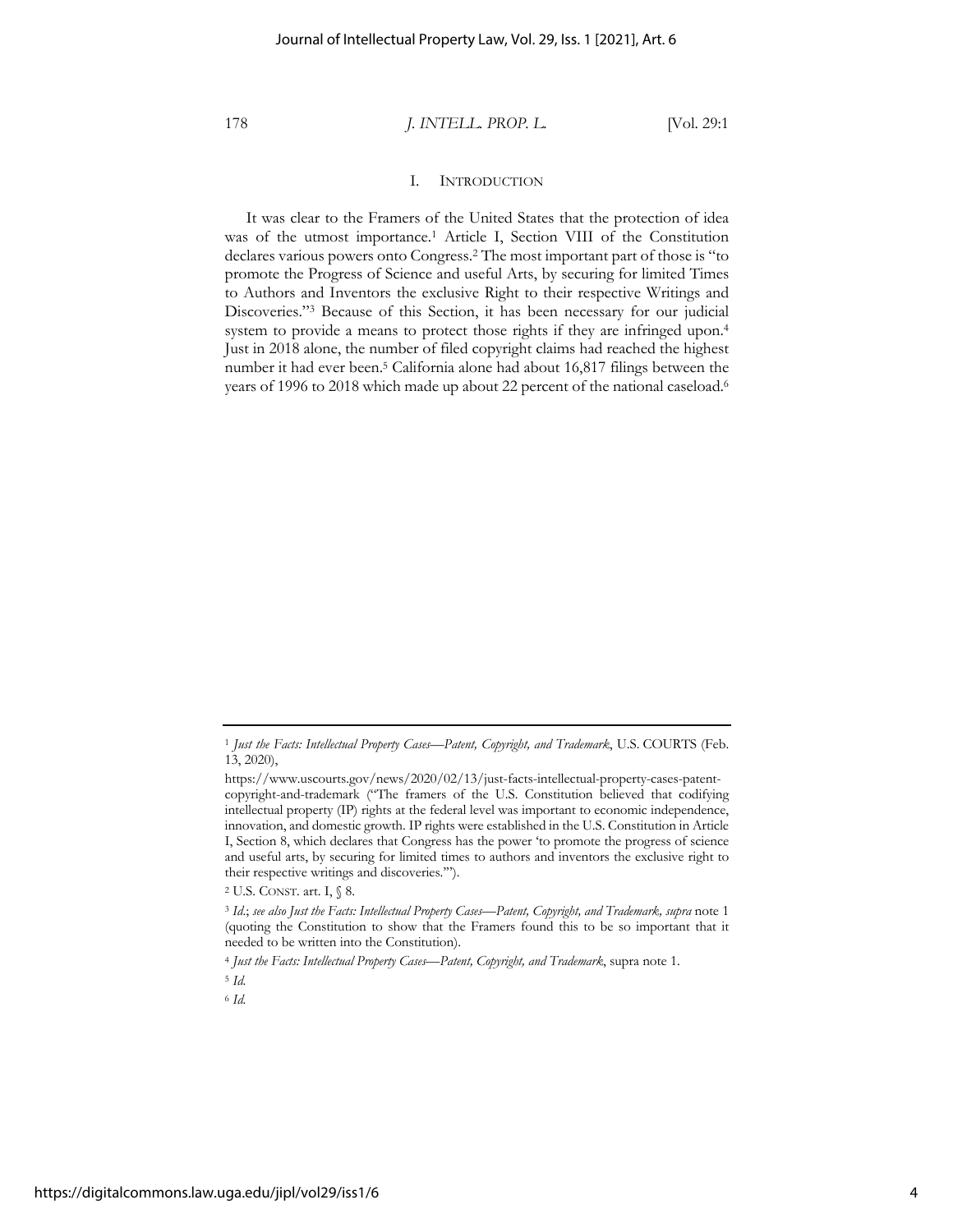#### 2021] *OOF! NICE TRY CONGRESS* 179



And with the number of claims rising each day, one may be thinking "if there are so many more cases being brought without issue, why are we talking about this?" While many people can bring suits, there are many more who could be but cannot.

One would assume that copyright holders would be eager to sue the person or group that is using their idea as their own, right? While they doubtlessly want to do that, it may not actually be an option for them to pursue for various reasons. Many times, these creators are not able to afford a lawsuit and must cut their losses.

Think of the aspiring photographer who posts her photos on a public social media website. She may sell prints of those photos or sell private sessions for people who wish to have their pictures taken. Luckily, it is relatively inexpensive to file for a copyright on one's work and this particular artist was proactive in filing for one on all her work with the United States Copyright Office to ensure that her work is protected.8 Now envision that her photos are being used by

https://boylancode.com/ten-things-probably-didnt-know-copyrights/ (explaining that filing for a copyright is relatively inexpensive); *Copyright Office Fees*, U.S. COPYRIGHT OFFICE, https://www.copyright.gov/circs/circ04.pdf (last visited Sept. 19, 2020) (explaining how a

<sup>7</sup> *Id.* at fig.1 (using this figure to show the rise in copyright cases over the years).

<sup>8</sup> *First Steps in a Copyright Infringement Case*, JUSTIA, https://www.justia.com/intellectualproperty/copyright/infringement/first-steps-in-a-copyright-infringement-case/ (last updated June 2019) ("If you do not register your work, you still technically have a copyright, but you cannot bring a lawsuit in federal court to enforce it."); *see also* David K. Hou, *Ten Things You (Probably) Didn't Know About Copyrights*, BOYLAND CODE (Jan. 10, 2018),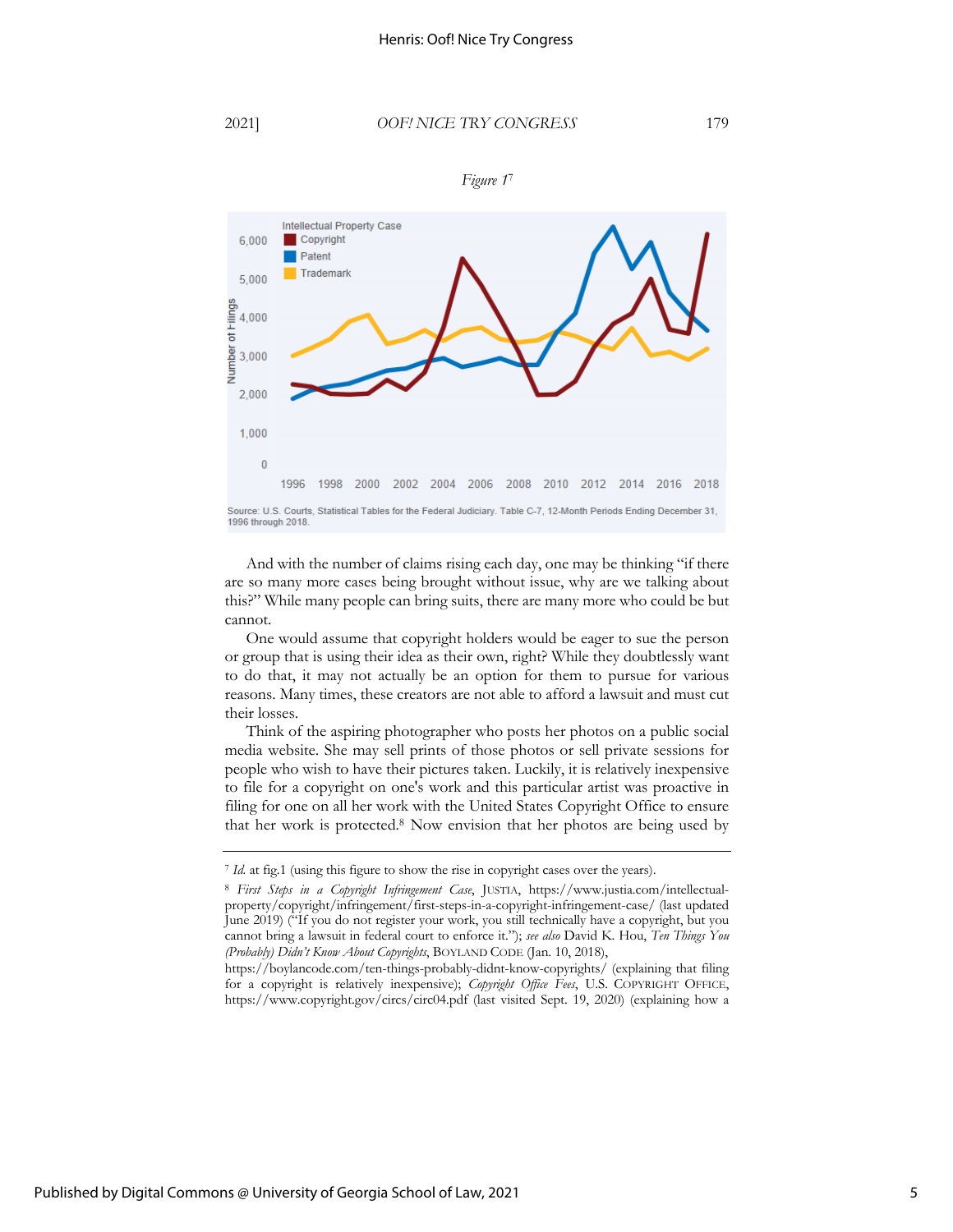someone else without her permission. That person taking her photos is now making a profit from something that is not their work. "[P]hotographs are one of the most commonly infringed types of copyrighted works online, and 70% of photographers have seen their copyrighted work infringed."9 Most of these photograph infringement cases have a value that is less than \$3,000 and thus, not worth the trouble of litigation.<sup>10</sup>

It is likely that this hypothetical photographer has little necessary time, money, or experience to get redress for the harm that the infringement did to her branding and goals in general. "If, as the Professional Photographers of America have told us, photographers generally earn about \$30,000 a year," then it is almost impossible for her to even consider pursuing a federal copyrights infringement claim.11 There are additional provisions in our current system that are meant to provide the modest copyright owner with the means to push for such a claim but even these provide little help.

> Unlike most areas of the law, copyright law permits a court to award a reasonable attorney's fee to a successful plaintiff (or defendant). Moreover, a copyright owner may elect to receive an award of statutory damages of up to \$30,000 per infringed work—and up to \$150,000 per work in cases of willful infringement—in lieu of actual damages and profits.12

Even so, these incentives are not always enough to make it worth it to a small creator.

One of the main disincentives for creators, such as the professional photographer of America, to pursue claims is the fact that "[c]opyright law is

copyright is filed and any fees that are part of the process); *How Much Does A Copyright Cost*, ADLI https://www.adlilaw.com/how-much-does-a-copyrightcost/#:~:text=The%20initial%20filing%20of%20a,certificates%20of%20registration%20as

<sup>%20</sup>well (last visited Sept. 19, 2020) ( "The initial filing of a copyright application will cost between \$50 and \$65 depending on the type of form, unless you file online which will then only cost you \$35.").

<sup>9</sup> Kathleen K. Olson, *The Copyright Claims Board and the Individual Creator: Is Real Reform Possible?,* 25 COMM. L. & POL'Y 1, 1-2 (2020).

<sup>10</sup> *Id.* at 2.

<sup>11</sup> United States House of Representatives 109th Congress, 2nd Session, *Statement of the United States Copyright Office before the Subcommittee on Courts, the Internet, and Intellectual Property, Committee on the Judiciary,* U.S. COPYRIGHT OFF. (Mar. 29, 2006), https://www.copyright.gov/docs/regstat032906.html#:~:text=Section%201338%20of%20 Title%2028,positive%20feature%20of%20our%20system (including a statement from the United States Copyright Office).

<sup>12</sup> *Id.* at n.7*; see also* 17 U.S.C. § 504(c) ("Attorney's fees and statutory damages are available to plaintiffs only in cases where the copyright in the work was registered prior to the commencement of the infringement or within three months after first publication of the work. 17 U.S.C. §412.").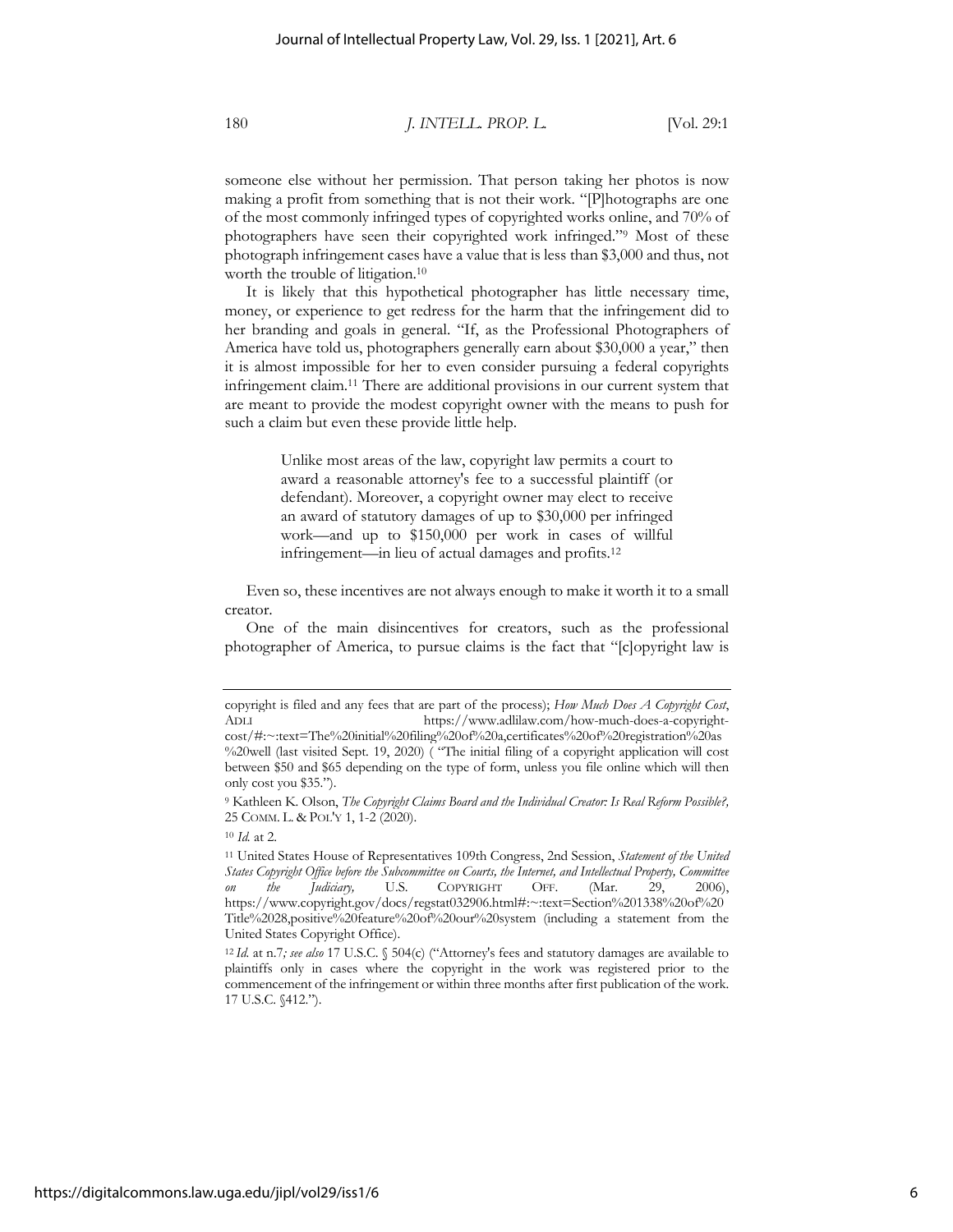federal law."13 All parties wishing to bring any sort of copyright infringement claim must file that claim with the federal district courts, which have total jurisdiction over such cases.14 While there are positives about this, such as the consistency and quality of decision-making and the ability to collect damages, the cost of such litigation is outrageous.15 And while state courts typically offer some sort of small claims track, as of today, there is nothing similar to be found in the federal court system.16

At this point, one may be wondering, "well how much could it cost to begin a claim?" I am glad you asked. "Typically, a party can expect to spend several thousand dollars per month in court costs to defend against copyright infringement claims."17 This cost can even reach heights of approximately \$300,000, including appeals.18 Thus, these creators have rights but no means to protect them.19 This high cost will include things like "communication between the parties, legal research, necessary court filings, meetings with opposing counsel or judges, and preparation for and attendance in court hearings."20 Not to mention, the added loss in work time searching to find a lawyer willing to take on a claim that will not yield high profits presents a different issue. Even if the creator can do all the leg work getting a claim filed, that does not guarantee that they will win or that their work will be protected from future infringements.21 There is a need for an answer to this issue within our society, given that we live in the age of social media where taking another's work is just a screenshot away.

determined.html (last visited Sept. 19, 2020)

<sup>13</sup> *Id.*

<sup>14</sup> *Id.*

<sup>15</sup> *Id.; see also* Richard Stim, *Copyright Infringement: How Are Damage Amounts Determined?*, NOLO https://www.nolo.com/legal-encyclopedia/copyright-infringement-how-damages-

<sup>(</sup>discussing the three different types of damages that may be awarded in a copyright infringement case: actual damages, profits, and statutory damages); 17 U.S.C. § 504; *Remedies for infringement: Damages and Profits,* LEGAL INFO. INST. https://www.law.cornell.edu/uscode/text/17/504 (last visited Dec. 10, 2020) (explaining that damages can be calculated by "the copyright owner's actual damages and any additional profits of the infringer, as provided by subsection (b); or statutory damages, as provided by subsection  $(c).$ ").

<sup>16</sup> United States House of Representatives 109th Congress, 2nd Session, *supra* note 11.

<sup>17</sup> Keli Johnson Swan, *The true cost of defending against copyright infringement litigation*, LEXOLOGY (Aug. 19, 2015), https://www.lexology.com/library/detail.aspx?g=590fad1a-356d-4c04 bc7a-8d3e375c93a2.

<sup>18</sup> Crystal Everson, *What the Copyright Alternative in Small-Claims Enforcement Act Means for Small Businesses*, LEGALZOOM (Sept. 19, 2020), https://web.archive.org/web/20200919164052/https://www.legalzoom.com/articles/what -the-copyright-alternative-in-small-claims-enforcement-act-means-for-small-businesses.

<sup>20</sup> Swan, *supra* note 17.

<sup>&</sup>lt;sup>21</sup> *Id.* (stating that the cost of future compliance is often overlooked by parties bringing copyright infringement suits, which can make the cost of these types of cases rise even higher).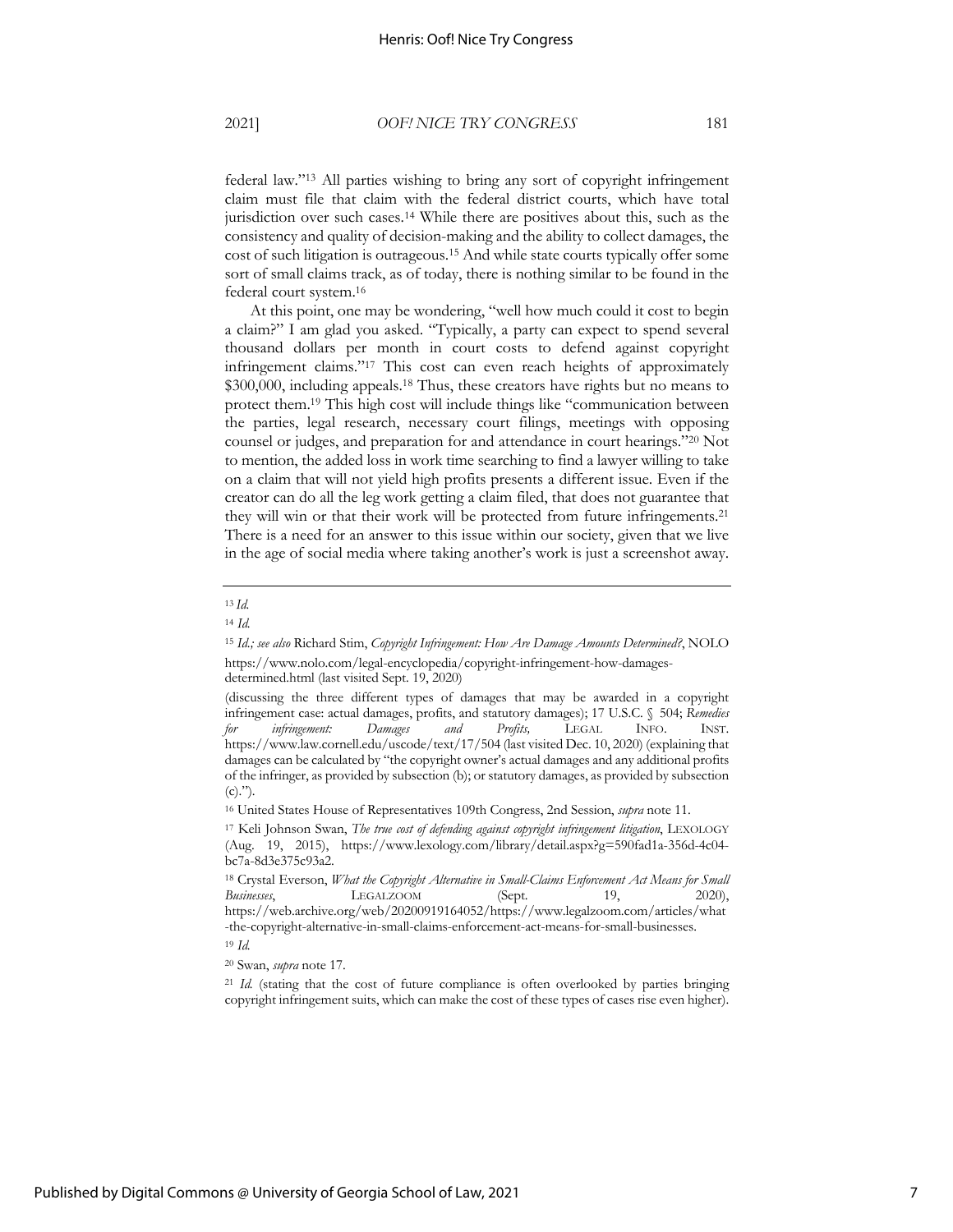The Copyright Alternative in Small-Claims Enforcement Act of 2019 (CASE Act) was proposed and signed by President Donald Trump to provide a means for these small creators to fight against infringement.<sup>22</sup> It passed in the U.S. House of Representatives on October 22, 2019 and continued to sit in the Senate until December of 2020.23 This Act is a step in the right direction and may provide redress for some small creators.

Opponents of the Act make many comments about why the CASE Act is insufficient, but they fail to provide concrete examples of what Congress should do to resolve those issues.24 The United Kingdom's multi-tier form of intellectual property court, called the Intellectual Property Enterprise Court, could provide the answer to the many downfalls of the CASE Act.25

While no system is perfect, the United Kingdom has prospered in this area of law whereas the United States barely even reached comparable success. This Note will look at the pros and cons of the CASE Act and why America should look to the United Kingdom as an example of what system Congress should want to implement. I propose that if the United States updated the CASE Act to resemble that of the United Kingdom's multi-tier system, it will allow for more cases to be brought and provide for the protections necessary for small creators to safeguard their work.

#### II. BACKGROUND

A. CASE ACT

On May 1, 2019, "Rep. Doug Collins (R-GA) and Rep. Hakeem Jeffries (D-NY) introduced the latest version of the Copyright Alternative in Small Claims Enforcement Act (CASE Act)."26 The CASE Act was passed by the House of Representatives on October 22, 2019, as a way to provide for another outlet for

<sup>22</sup> Copyright Alternative in Small-Claims Enforcement Act of 2019, 17 U.S.C. § 1501. <sup>23</sup> *Id*.

<sup>24</sup> *See* Anthony Marcum, *Potential Pitfalls of the CASE Act*, RSTREET (July 16, 2019), https://www.rstreet.org/2019/07/16/potential-pitfalls-of-the-case-act/ (discussing pitfalls of the CASE Act prior to it being adopted into law but providing no solution); *see also* Katharine Trendacosta, *Congress Continues to Ignore the Dangerous Flaws of the CASE Act*, ELECTRONIC FRONTIER FOUNDATION (Sept. 11, 2019), (explaining that The CASE Act "feels like a simple and easy solution to a thorny problem in copyright law . . ." but then provides no real solution).

<sup>25</sup> *See Intellectual Property Enterprise Court*, GOV.UK,

https://www.gov.uk/courts-tribunals/intellectual-property-enterprise-court (last visited Sept. 17, 2020) (explaining what the Intellectual Enterprise Court does).

<sup>26</sup> Kerry Maeve Sheehan, *COPYRIGHT LAW HAS A SMALL CLAIMS PROBLEM. THE CASE ACT WON'T SOLVE IT*, AUTHORS ALLIANCE (June 4, 2019), https://www.authorsalliance.org/2019/06/04/copyright-law-has-a-small-claims-problemthe-case-act-wont-solve-it%EF%BB%BF/.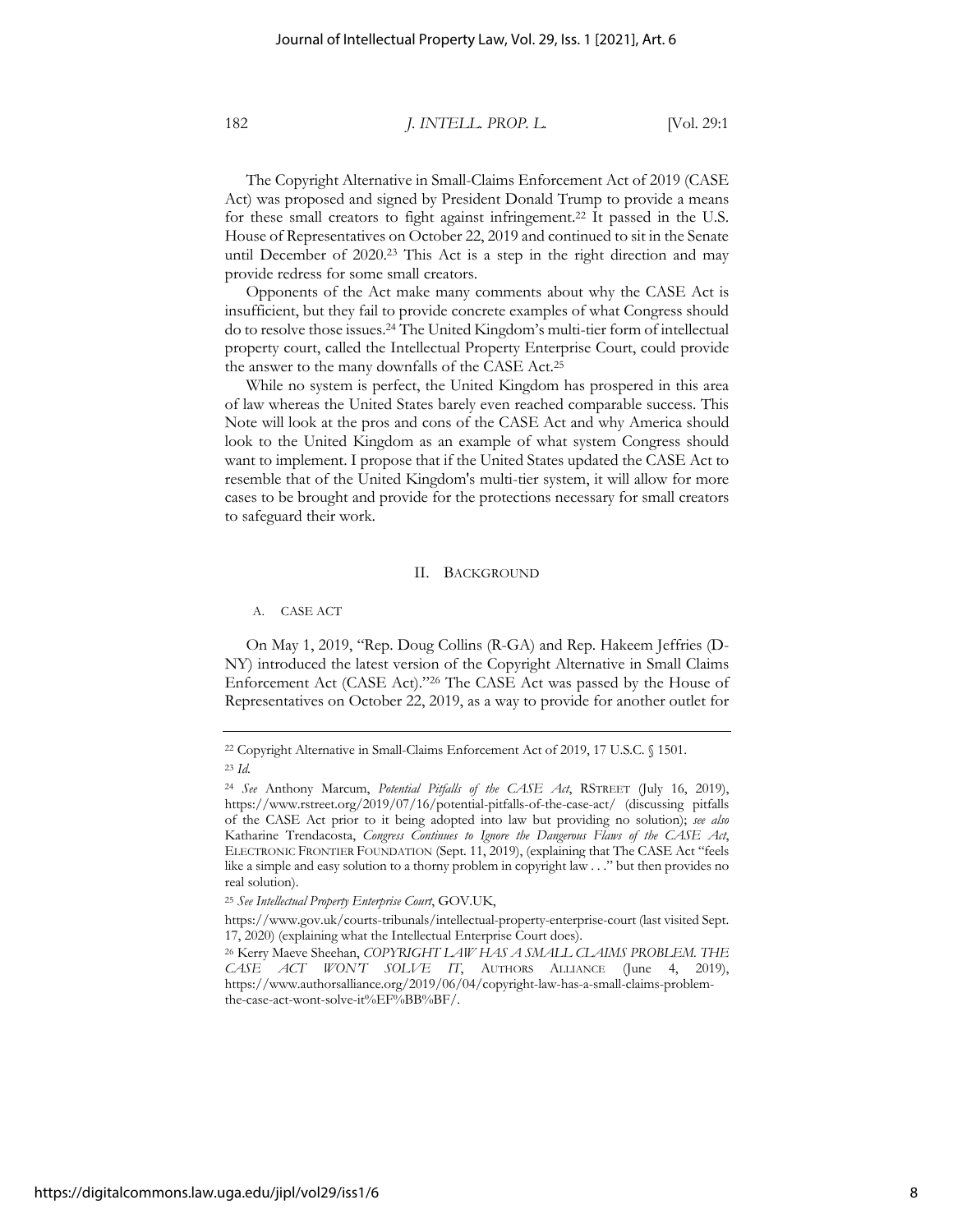those who have been wronged, with regards to their intellectual property, to seek redress.27 Earlier versions of this Act had been proposed in 2016 and 2017 but they never gained much traction.28 The House passed this Act without issue, but in November of 2019, there was a hold on this Act by Senator Wyden (D-OR) which further prevented it from going to a vote in the Senate.<sup>29</sup> Even so, Congress passed the Act on December 21, 2020 and then President Trump signed it into law on December 27, 2020.30

The CASE Act is a promising start. For this Note, we will take a deeper look at how this act has done well through the lens of comments made about it.

#### *1. Copyright Claims Board, Officers, and Attorneys.*

Claims brought to the small claims court will be heard by a Copyright Claims Board made up of three full-time Copyright Claims Officers, attorneys that have at least seven years of legal experience and are appointed by the Librarian of Congress.31 The appointments will not be made until after the Library of Congress has consulted with the Register of Copyrights.32

Two of the Copyright Claims Officers shall have—

"(I) substantial experience in the evaluation, litigation, or adjudication of copyright infringement claims; and "(II) between those two Officers, have represented or presided over a diversity of copyright interests, including those of both owners and users of copyrighted works. . . The Copyright Claims Officer not described in clause (ii) shall have substantial familiarity with copyright law and experience in the field of alternative dispute resolution, including the resolution of litigation matters through that method of resolution.33

The Board will be able to hear copyright infringement claims, actions for a declaration of noninfringement, claims that a party knowingly sent false

<sup>27</sup> Copyright Alternative in Small-Claims Enforcement Act of 2019, *supra* note 22. <sup>28</sup> *Id.*

<sup>29</sup> *Id.*; *see also* Claudia Rosenbaum*, CASE Act Stalled in Senate Due to Single Holdout, Says Copyright Alliance*, BILLBOARD (Dec. 13, 2019),

https://www.billboard.com/amp/articles/business/legal-and-management/8546320/caseact-stalled-senate-ron-wyden?\_\_twitter\_impression=true (stating that the reason this bill needed to be voted on by the Senate is because a hold was placed on it by one of the members). <sup>30</sup> *CASE Act Implementation*, COPYRIGHT ALLIANCE, https://copyrightalliance.org/trendingtopics/copyright-small-claims/ (last visited Sept. 13, 2021).

<sup>31</sup> Copyright Alternative in Small-Claims Enforcement Act of 2019, 17 U.S.C. § 1502*.*  <sup>32</sup> *Id.* § 1502(b)(1).

<sup>33</sup> *Id.* § 1503*; see also* Olson, *supra* note 9 (discussing how the Copyright Claims Board would work).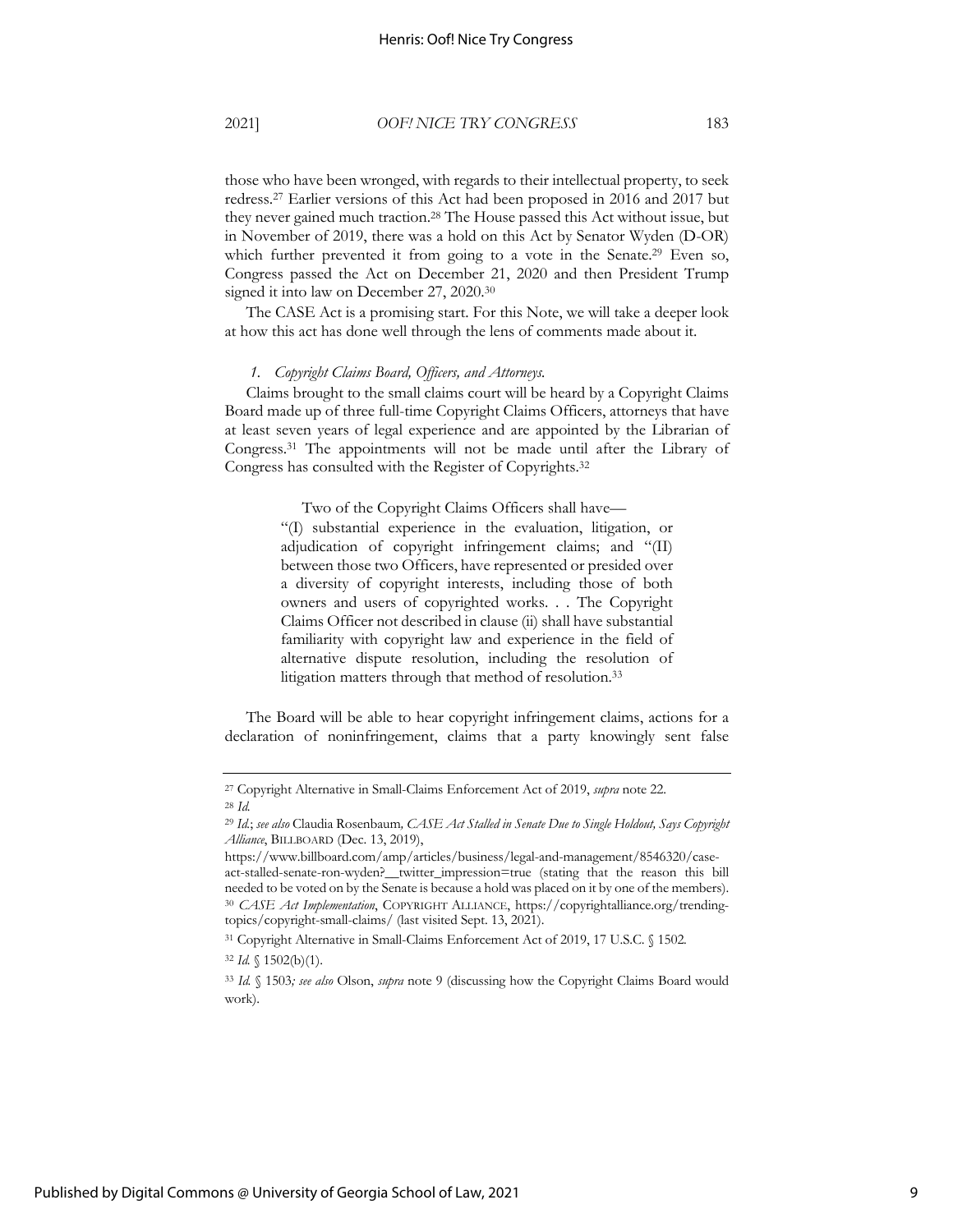takedown notices, and related counterclaims.34 If it becomes apparent that one of the officers cannot do their job, the Librarian of Congress has the power to sanction and remove them.<sup>35</sup>

To assist the Board, the Register of Copyrights will always have at least two full-time Copyrights Claims Attorneys on hand.<sup>36</sup> Each of these attorneys must have at least three years of "substantial experience in copyright law."37

#### *2. Damages*

Like the way damages are currently calculated in the federal courts, the Board will be authorized to determine cases and give monetary awards based on actual, profits, or statutory damages.38 These damages are capped at \$30,000 with an artist or creator eligible to claim up to \$15,000 per work.39 Under the CASE Act, even if the creator had not previously copyrighted their work, they can still bring a claim.40 The Act provides that, in the case where the art or item has not been registered with the Copyright Office, "statutory damages may not exceed \$7,500 per work infringed, or a total of \$15,000 in any one proceeding."41 Because monetary damages will not remedy everything that the infringer has and may still be doing, the court does have the power to approve any agreements to cease activities if the parties choose so.42

#### *3. How a claim works in this system.*

All participation in board proceedings will be on a voluntary opt-out basis for defendants.43 While an attorney is not meant to be essential for bringing a claim in this court, if the parties do decide to get representation, it will more than likely be an out-of-pocket expense. The only reason for appointing attorney's fees in these cases could be if there is some evidence of bad faith misconduct on the other party's part.44

You may be wondering how someone would bring a claim under this possible small claims court. Well, the first thing for the person to look at is the statute of

<sup>34</sup> *Id.* § 1503.

<sup>35</sup> *Id.* § 1502(b)(7).

<sup>36</sup> *Id.* § 1502(b)(2).

<sup>37</sup> *Id.* § 1502(b)(3)(B).

<sup>38</sup> *Id.* § 1503–1504*.* 

<sup>39</sup> *Id.* § 1504(e)(1)*.*

<sup>40</sup> *Id.* § 1504(e)(1)(A)(ii)(II).

<sup>41</sup> *Id.*

<sup>42</sup> Susan Neuberger Weller & Lei Xu, *Congress Considers Creation of a "Copyright Claims Board" as an Alternative to Handle Small Copyright Claims*, MINTZ (Jan. 8, 2020),

https://www.mintz.com/insights-center/viewpoints/2251/2020-01-congress-considerscreation-copyright-claims-board.

<sup>43</sup> 17 U.S.C. § 1504(a); *see also* Weller & Xu, *supra* note 42 (discussing the opt-out system). 44 17 U.S.C. § 1506(y)*.*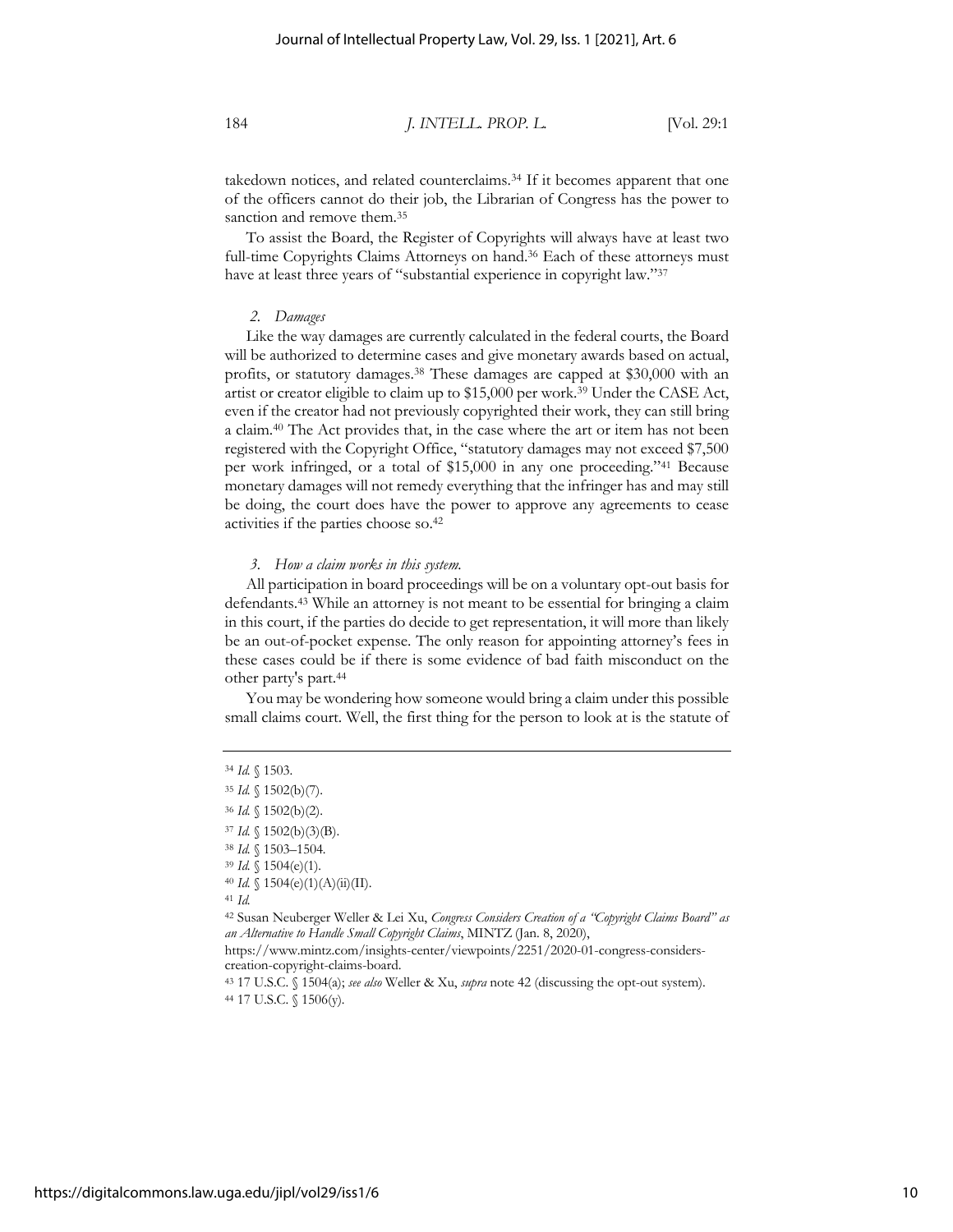limitations. The claims being brought would be subject to a three-year statute of limitations.45 If the statute of limitations has not run out, the claimant must first file the claim accurately with the Copyright Claims Board.46 The claim must include "a statement of material facts in support of the claim" as well as the filing fee.47

After being filed, a Copyright Claims Attorney will review the claim to ensure it complies with all the requirements.48 If it does not, the claimant would have the chance to remedy any issues found.49 The Copyright Claims Board can also dismiss a claim without prejudice if they find that it is not suited for the Board.50 The same process is true for any counterclaims filed.<sup>51</sup> Once the claim has commenced, the proceedings are held at the offices of the Copyright Claims Board and it does not require in-person appearances by the parties.52 Instead, the claims are conducted through "means of written submissions, hearings, and conferences carried out through internet-based applications and other telecommunications facilities."53 But, if a party needs an in-person proceeding, alternative arrangements may be made.54

#### *4. Evidence and possibilities of settlement.*

The parties can present evidence to make their case; however, the types of evidence that the Copyright Claims Board considers is limited. The following types of evidence may be used: relevant documentary or non-testimonial evidence, and testimonial evidence in written form ". . . limited to statements of the parties and nonexpert witnesses".55 Settlements are encouraged, and the parties may ask the Copyright Claims Officer to hold a conference to facilitate settlement discussions.56 The parties can also submit agreements to settle or dismiss any of the claims and counterclaims to the Board at any point in the proceeding.57

<sup>50</sup> *Id.*

<sup>51</sup> *Id.*

<sup>56</sup> *Id.* § 1506(r)*.*

<sup>45</sup> *Id.* § 1504(b)*.*

<sup>46</sup> *Id.* § 1504(c)*.*

<sup>47</sup> *Id.* § 1506(e)*.*

<sup>48</sup> *Id.* § 1506(f)*.*

<sup>49</sup> *Id.*

<sup>52</sup> *Id.* § 1506(c)*.*

<sup>53</sup> *Id.*; *see also* Judy Perry Martinez, *The case for the CASE Act*, THE HILL (Oct. 21, 2019, 3:30 PM), https://thehill.com/blogs/congress-blog/judicial/466742-the-case-for-the-case-act (explaining the way a claim in the new small-claims court would work, as well as mentioning that the cases could be heard over the phone or through video chatting options). <sup>54</sup> 17 U.S.C. § 1506(c).

<sup>55</sup> *Id.* § 1506(o)*.*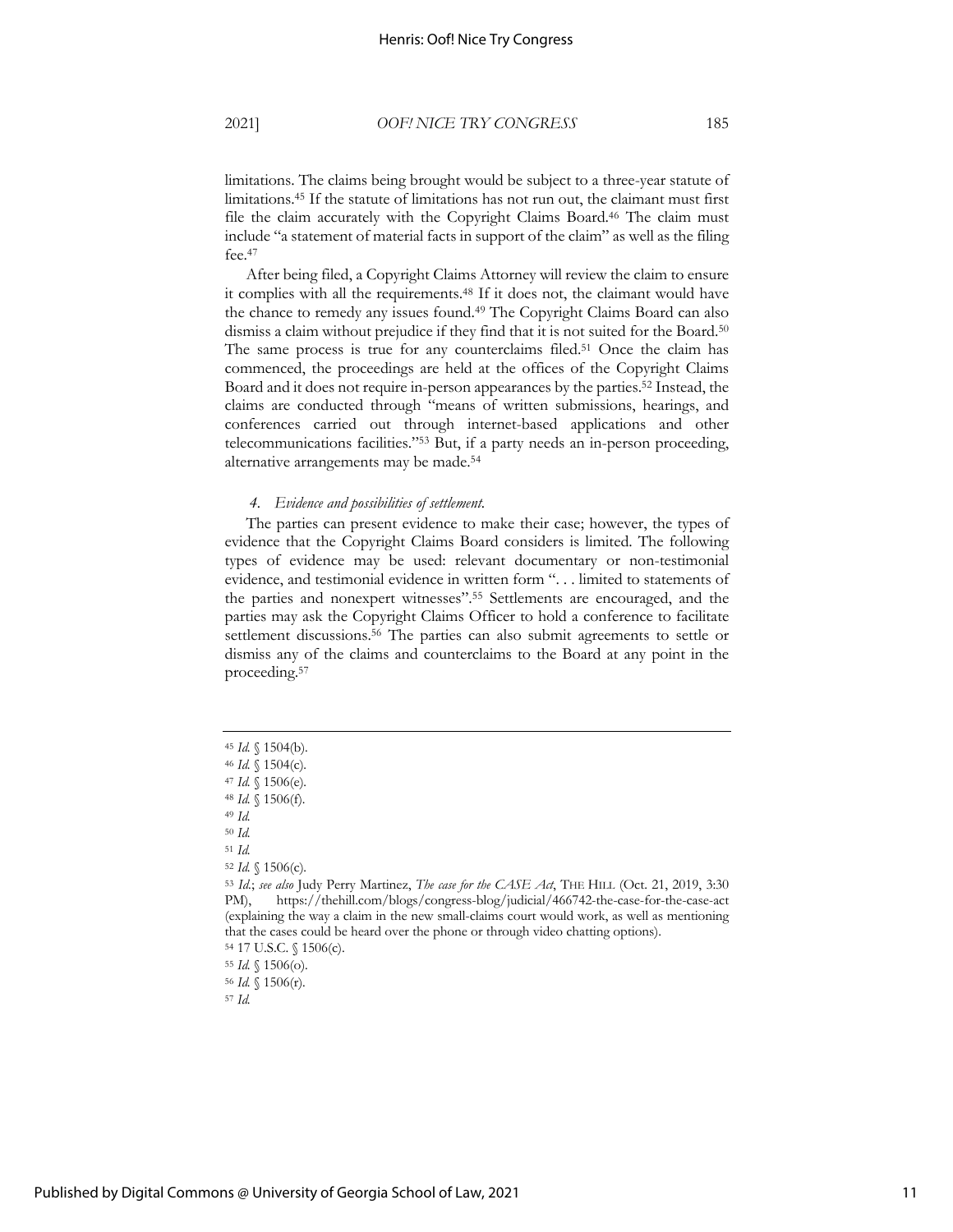As mentioned before, deciding to bring the claim to the Board means that the final determination prevents any further litigation or relitigating in court or by the Board at a later time.58 As with many rules in the legal world, there is an exception to this rule.

> A party may, not later than 30 days after the date on which the Copyright Claims Board issues a final determination in a proceeding under this chapter, submit a written request for reconsideration of, or an amendment to, such determination if the party identifies a clear error of law or fact material to the outcome, or a technical mistake. After providing the other parties an opportunity to address such request, the Copyright Claims Board shall either deny the request or issue an amended final determination.59

B. THE INTELLECTUAL PROPERTY ENTERPRISE COURT OF THE UNITED KINGDOM

The Intellectual Property Enterprise Court is a specialized court in the United Kingdom that has been given jurisdiction to hear a variety of intellectual property cases if they fall within the permitted guidelines.60 But the current version of the court was not the original.<sup>61</sup>

*1. Structure then and now.*

The Patents County Court (PCC) came into effect in 1990 based on Section 287(1) of the Copyright, Designs and Patents Act of 1988 as a response to the cost of litigation in the High Court being too extreme.62 This court was intended

<sup>58</sup> *Id.* § 1506 (w)*.*

<sup>59</sup> *Id.* 

<sup>60</sup> *Intellectual Property Enterprise Court*, *supra* note 25.

<sup>61</sup> *See* Copyright Alternative in Small-Claims Enforcement Act of 2016, H.R.5757, 114th Cong. (2015-2016) (providing an example of a prior proposal); Copyright Alternative in Small-Claims Enforcement Act of 2017, H.R.3945, 115th Cong. (2017-2018) (providing an example of a prior proposal).

<sup>62</sup> *History*, CT'S. AND TRIBUNALS JUDICIARY, https://www.judiciary.uk/you-and-thejudiciary/going-to-court/high-court/courts-of-the-chancery-division/intellectual-property-

enterprise-court/history/ (last visited Nov 1, 2020); *see also Copyright, Designs and Patents Act 1988*, LEGISLATION.GOV.UK,

https://www.legislation.gov.uk/ukpga/1988/48/section/287/1993-11-05 (last visited Nov. 1, 2020)("The Lord Chancellor may by order . . . designate any county court as a patents county court and confer on it jurisdiction . . . to hear and determine such descriptions of proceedings—(a)relating to patents or designs, or (b) ancillary to, or arising out of the same subject matter as, proceedings relating to patents or designs . . ."); Barker Brettell, The *Patents County Court – an overview*, BARKER BRETTELL (Nov. 12, 2012),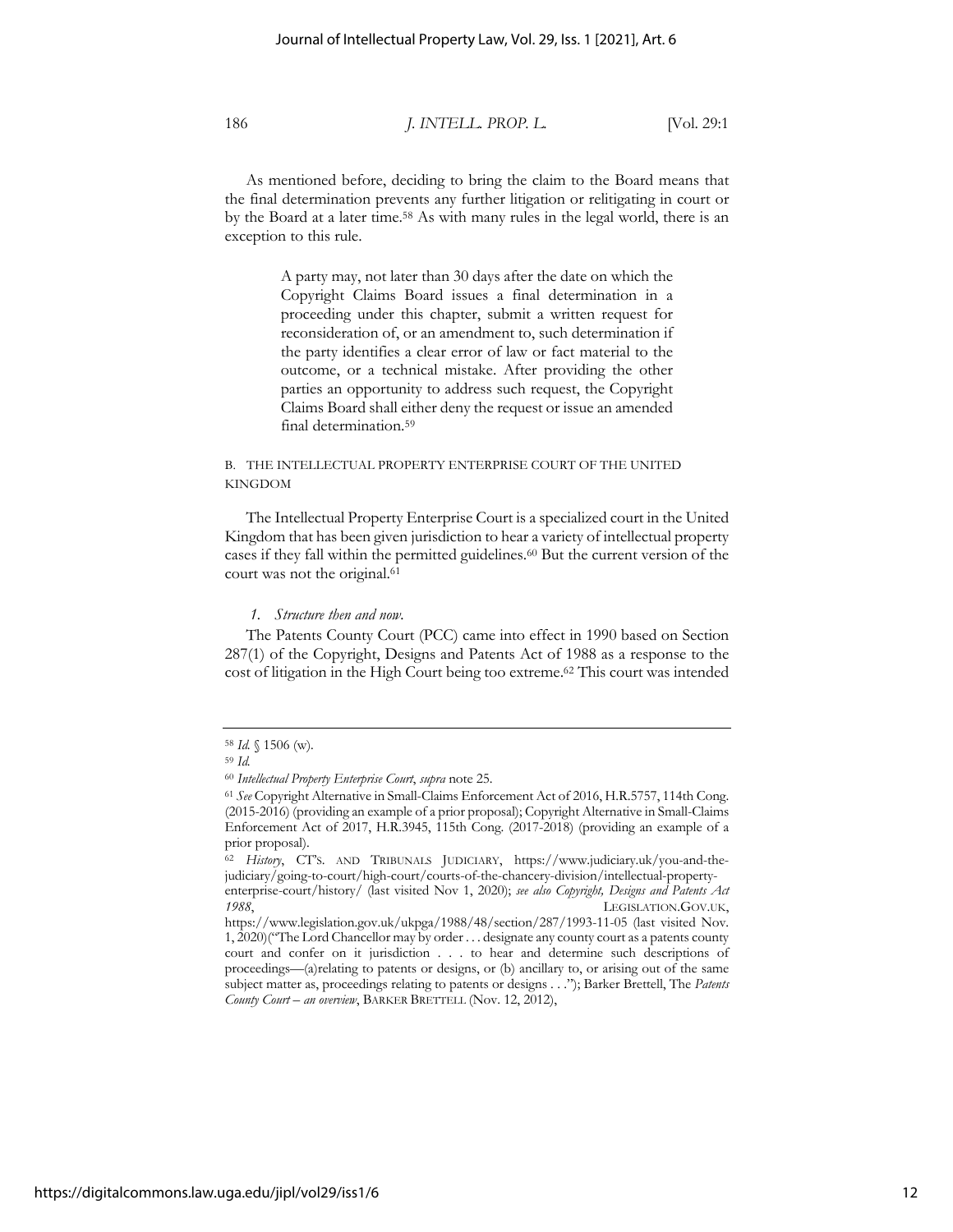The Court underwent several reforms over the years.65 After 13 years of being in place, "the PCC was reconstituted as . . . the Intellectual Property Enterprise Court (IPEC)".66 Adding "intellectual property" into the name was meant to show "its broad intellectual property jurisdiction".67 The overall structure and procedural posture of the IPEC mimics the PCC except for minor tweaks.68

Unlike the CASE Act's small claims court, which would only hear copyright claims, the IPEC can hear a variety of intellectual property claims.69 This court has the jurisdiction to hear the following types of cases: registered design, patents, registered trademarks, copyrights, and other intellectual property rights.70 It can also hear non-intellectual property claims, such as contractual claims, but only if they are accompanied by an intellectual property claim.71

The system is broken into two separate tracks: the multi-track and the small claims track. <sup>72</sup> The main distinction between these two tracks is the amount of money involved in the case.73 The multi-track allows litigants to bring a claim with potential compensation reaching up to  $\overline{f}$  500,000 (\$677,259.15); however, this cap on damages may be waived by the parties upon agreement.<sup>74</sup> A losing party may be forced to pay for the other party's legal fees, up to \$50,000, if the court sees fit.75 "The Presiding Judge of the IPEC is a specialist circuit judge. Nominated barristers and solicitors, all experienced in intellectual property law, sit as deputy IPEC judges."76

<sup>70</sup> *Id.* 

https://www.barkerbrettell.co.uk/the-patents-county-court-an-overview/ ("The Patents County Court (PCC) was set up in 1990 in response to concerns that the UK High Court was too costly and complex for some litigants . . . As a result, it was felt that litigants such as SMEs had insufficient access to justice when enforcing IP rights.").

<sup>63</sup> *History*, *supra* note 62*.* 

<sup>64</sup> *Id.* 

<sup>65</sup> Brettell, *supra* note 62.

<sup>66</sup> *History*, *supra* note 62.

<sup>67</sup> *Id.*

<sup>68</sup> *Id.*

<sup>69</sup> *Intellectual Property Enterprise Court*, *supra* note 25.

<sup>71</sup> *The Intellectual Property Enterprise Court Guide*, HM CTS. & TRIBUNALS SERV. (July 2019), https://assets.publishing.service.gov.uk/government/uploads/system/uploads/attachment\_ data/file/823201/intellectual-property-enterprise-guide.pdf.

<sup>72</sup> *Id.* at 3; *see also Intellectual Property Enterprise Court*, *supra* note 25 (explaining that the main difference between the separate tracks of this court is the allotted amount of damages).

<sup>73</sup> *The Intellectual Property Enterprise Court Guide*, *supra* note 71, at 3.

<sup>75</sup> *Id.* 

<sup>76</sup> *Id.*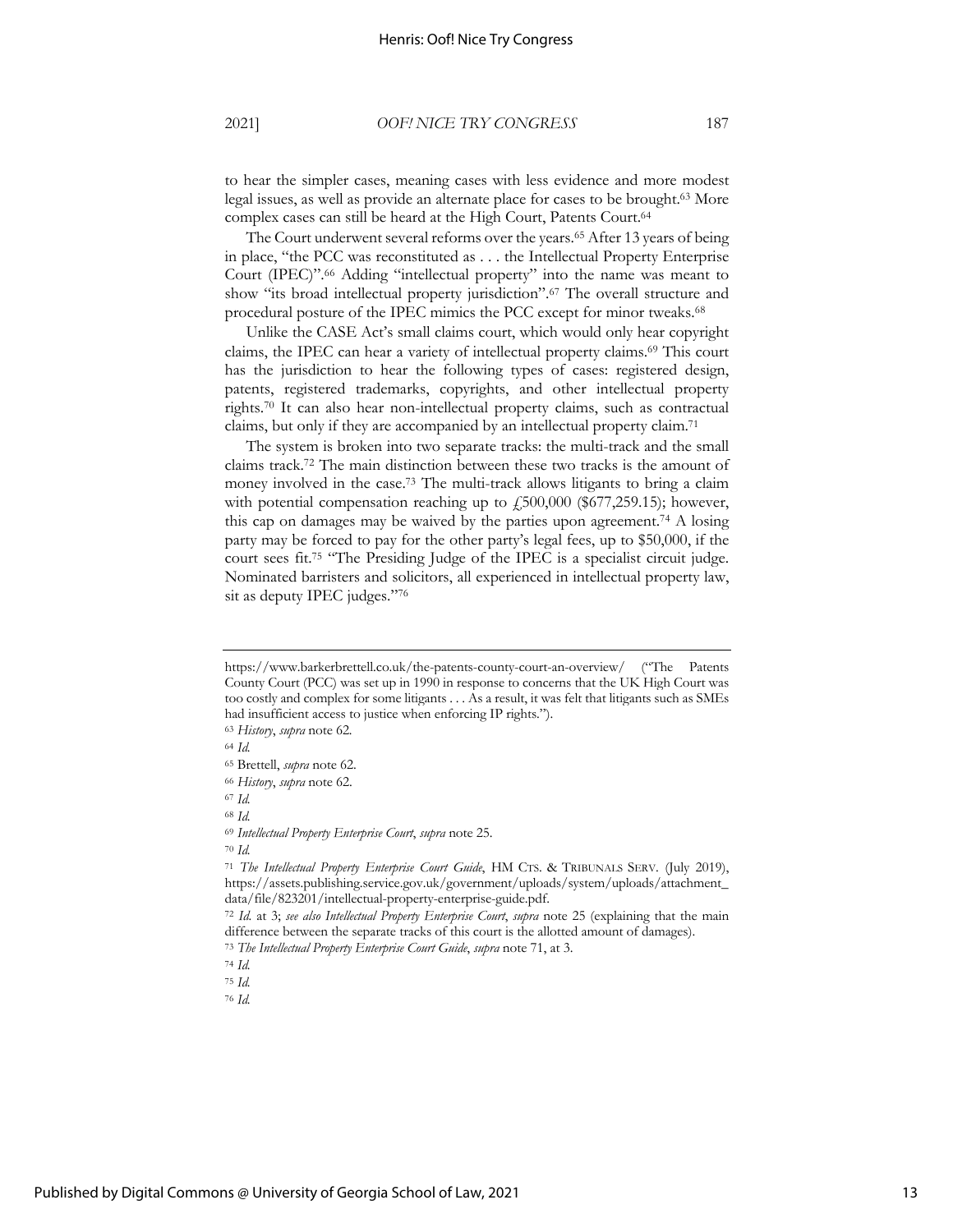Like the proposed CASE Act, the multi-track system does not require representation. Even so, because these cases can get complicated, litigants can benefit from adequate representation.77 "Solicitors and patent and trade mark attorneys are all entitled to represent clients in the IPEC."78 If a litigant cannot afford to hire an attorney, they are welcome to seek out possible pro bono opportunities available to them.79 Also, the parties are free to settle and explore alternative dispute resolutions if they wish to do so before the trial.80

Lastly, decisions made by this court if the litigants do go to trial are appealable.81 When a litigant wants to appeal the decision, the appeal will go to the Court of Appeals; however, no party has an absolute right to appeal.82 In order to appeal, the litigant must seek out permission, usually from the judge who made the decision.<sup>83</sup> If that judge denies the appeal, the litigant can still seek out permission from the Court of Appeals itself.84

When deciding whether a case should be brought in the small claims track, there are three areas that the claimant needs to consider. These include (1) the type of intellectual property case this involves; (2) the total amount in dispute; and (3) the remedies sought.85 The small claims track is designed to hear cases with an amount in dispute of about  $\text{\textsterling}10,000$  (\$13,545.18).<sup>86</sup> Cases with an amount in dispute higher than this are typically not fit for the small claims track, with exceptions.<sup>87</sup> The court typically will not impose other fees on the losing party but it can in limited circumstances.88 When the court does wish to impose other costs, it can only be based on a specific list of possible reasons listed in the small claims track guide.<sup>89</sup>

<sup>77</sup> *Id.* at 5.

<sup>78</sup> *Id.*

<sup>79</sup> *Id.*

<sup>80</sup> *Id.* at 20.

<sup>81</sup> *Id.* at 24.

<sup>82</sup> *Id.*

<sup>83</sup> *Id.*

<sup>84</sup> *Id.* 

<sup>86</sup> *Id.* at 5.

<sup>87</sup> *Id.* 

<sup>88</sup> *Id.* at 11.

<sup>89</sup> *Id.* ("In the IPEC small claims track there are only very limited circumstances in which the court will order one party to contribute to the costs of another. . . . These include: fixed sums in relation to issuing the claim; court fees (including the hearing fee); expenses which a party or witness has reasonably incurred travelling to or from a hearing or staying away from home for the purpose of attending the hearing; loss of earnings or loss of leave evidenced by a party or witness caused by attending a court hearing, limited to  $f(90)$  per day for each person...; in proceedings which include a claim for an injunction, a sum for legal advice and assistance relating to that claim, not exceeding  $f(260)$ . . .; such further costs as the court may decide at

<sup>85</sup> *Guide to the Intellectual Property Enterprise Court Small Claims Track*, HM CTS. & TRIBUNALS SERV. 2018),

https://assets.publishing.service.gov.uk/government/uploads/system/uploads/attachment\_ data/file/679030/ipec-sct-published-guide-february-2018.pdf.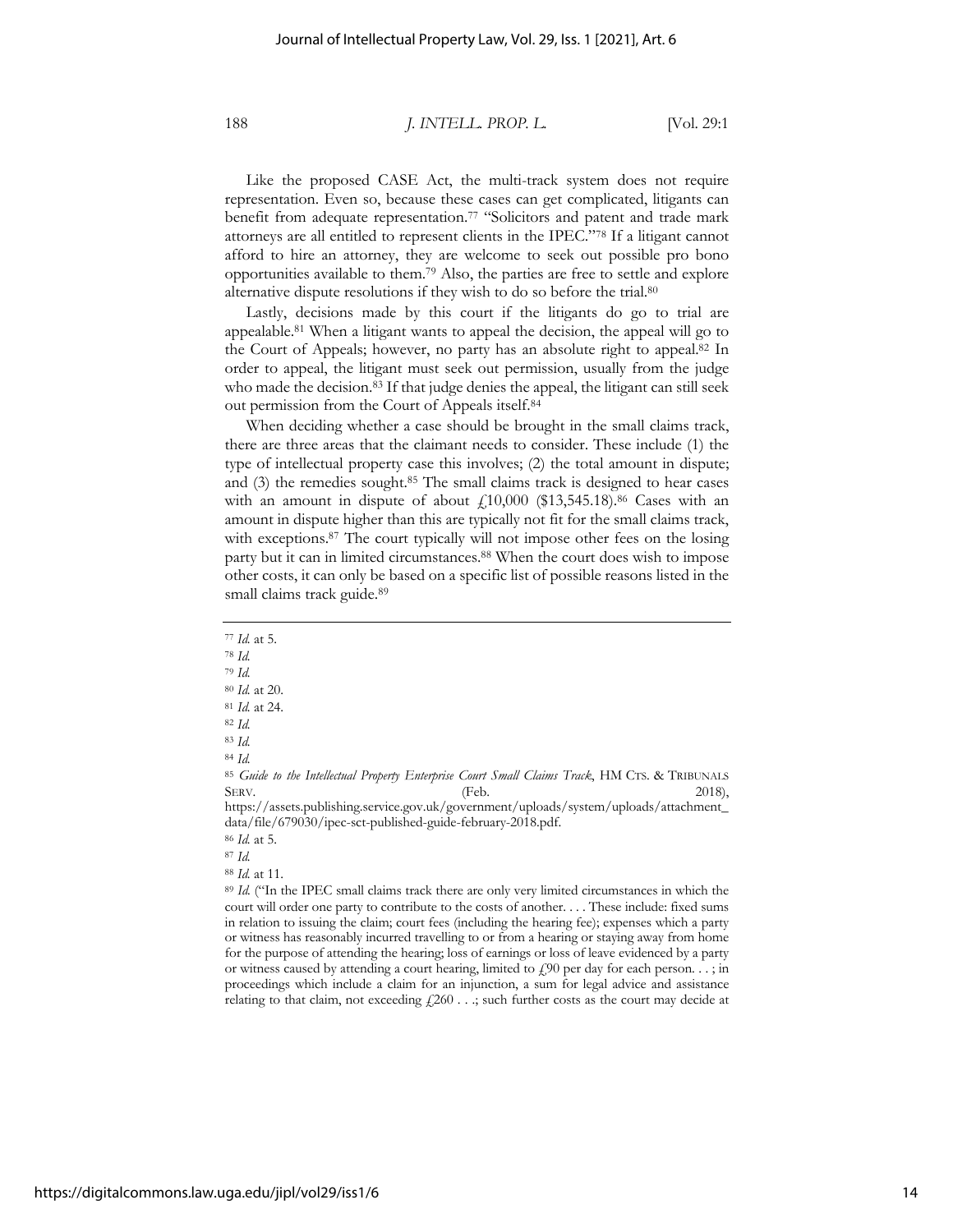2021] *OOF! NICE TRY CONGRESS* 189

Unlike the multi-track system, the small claims track is only meant for the following: "copyright, UK and EU registered trade marks, passing off, [and] UK and EU unregistered design rights."92 All other types of intellectual property claims are not suitable for this track, but it still may be suitable for the multitrack system or another part of the court system.93

Like the multi-track system, a litigant in the small claims track can appeal the decisions made in their case if they receive permission from the district judge who made the decision.<sup>94</sup> "If that district judge refuses permission, or if a party did not ask for permission at the hearing but wants to do so later, [the litigant] should apply for permission to appeal to an enterprise judge" within the limit given in the small claims track guide.95

If the parties wish to seek other forms of resolution, they "may use the Small Claims Mediation Service which is a [free] service provided by HM Courts [and] Tribunals Service. It may only be accessed after a claim has been issued."96 The parties can settle the claims up until a judgment is rendered in the final hearing.<sup>97</sup> If both parties agree to a settlement and the claimant files the settlement with the court prior to that final hearing, they may also get their money back for the cost of the hearing.98

#### *2. Bringing a claim into the system.*

Before filing their claim, the litigant must think through two questions: (1) Is this a case that should be brought in the IPEC or the High court; and (2) If it is brought in the IPEC, is it fit for the multi-track or the small claims track?99

There are various factors to juggle when deciding if a case is fit for the IPEC. The first is the financial resources of the parties involved in the case.100 Parties may have limited monetary resources making it unlikely to proceed in the High

 *Id.* at 6. 91 *Id. Id.* at 4. 93 *Id. Id.* at 12. 95 *Id. Id.* at 10. 97 *Id.* <sup>98</sup> *Id. The Intellectual Property Enterprise Court Guide*, *supra* note 71, at 8-9. 100 *Id.* at 8*.*

the conclusion of the hearing should be paid by a party who has behaved unreasonably. A party's rejection of an offer of settlement will not of itself constitute unreasonable behaviour but the court may take it into consideration.").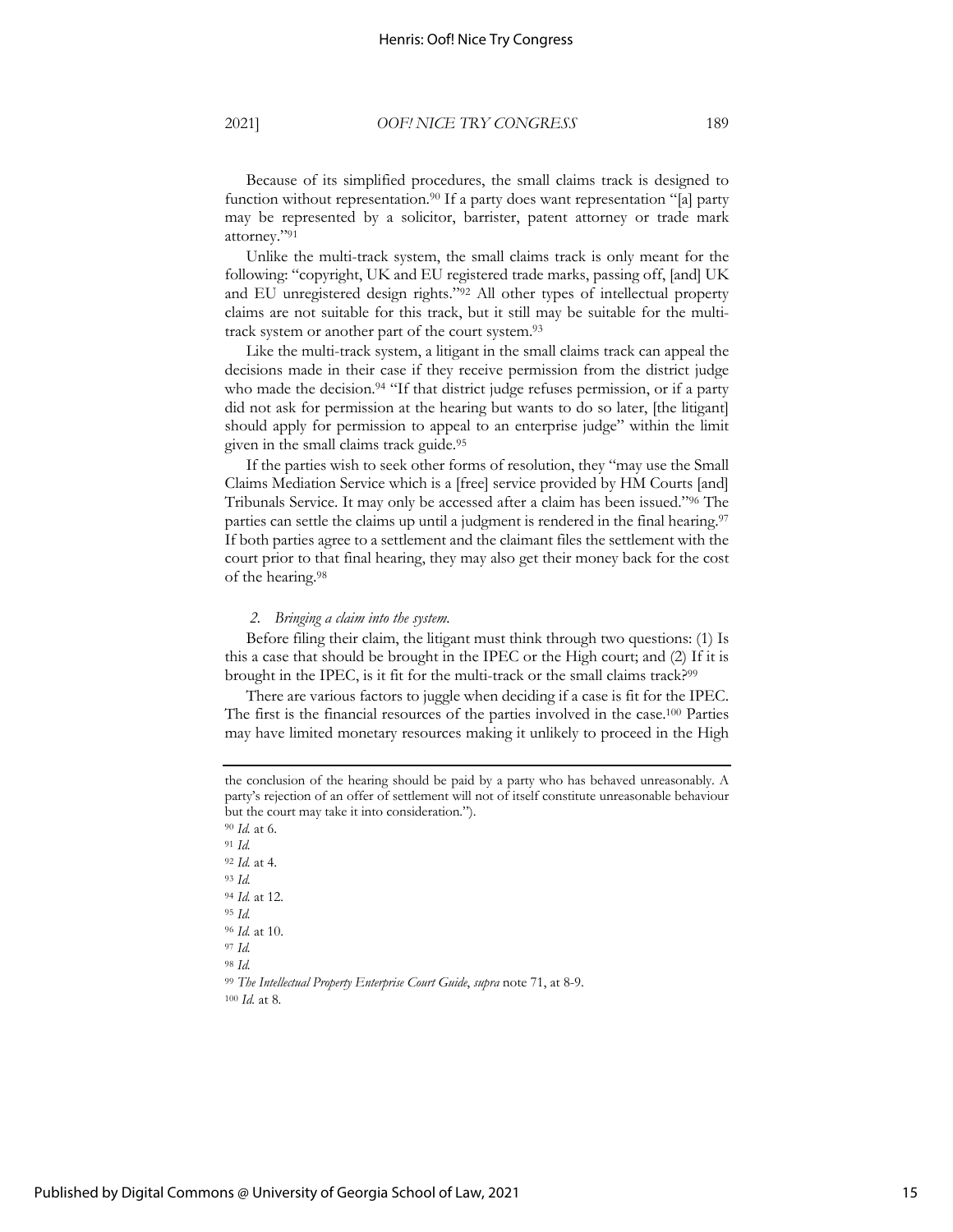Court.101 They may need the protections that the IPEC can offer.102 "If this can be shown, it is likely to be treated as a strong (though not overriding) reason to have the case heard in the IPEC."<sup>103</sup> This is especially true when the financial resources of the parties are vastly different.104 If the parties want the case to be heard by the IPEC, it is up to the parties to ensure that the case would not take longer than about two to three days to be heard.<sup>105</sup>

Another factor mentioned in The Intellectual Property Enterprise Court Guide is the overall complexity of the claim.106 If the claim is so complex that it would take more than two to three days to litigate, then it is unfit to be heard in this system.107 The litigant who foresees complex issues or defenses being raised must prune the case down as much as possible to fit within that given time frame.108 If they do not, the case may be moved to another part of the High Court by default.109

Next, The Intellectual Property Enterprise Court Guide tells the litigants to evaluate the nature of the evidence they wish to put on in the claim.110 "If it is anticipated that a large number of witnesses will be required on either or both sides, all to be cross-examined, there may be a significant risk that the limit of a 2 or 3 day trial will be exceeded."111 Once again this could cause the case to be too complex for the case to be heard in this system.

The last factor to consider for the first question is the value of the claim. "Aside from the £500,000 limit on damages or account of profits, the value of the claim, though relevant, is generally not a major factor in the evaluation of whether a case is suitable for the IPEC."<sup>112</sup> Accurately assessing the estimate of the claim is typically a difficult task, and thus, if the value is incorrect later in the claim, that alone should not push the claim out of this system.113

After looking at all of the factors listed, the parties still may decide together to have the claim transferred from one division of the IPEC to another.114 On the other hand, if a defendant is sued in another court and wishes to have the case transferred to the IPEC, the defendant can apply to do that on their own

<sup>101</sup> *Id.*

<sup>102</sup> *Id.* <sup>103</sup> *Id*.

<sup>104</sup> *Id.*

<sup>105</sup> *Id.*

<sup>106</sup> *Id.*

<sup>107</sup> *Id.* <sup>108</sup> *Id.*

<sup>109</sup> *Id.*

<sup>110</sup> *Id.*

<sup>111</sup> *Id* at 8*.* <sup>112</sup> *Id.*

<sup>113</sup> *Id.*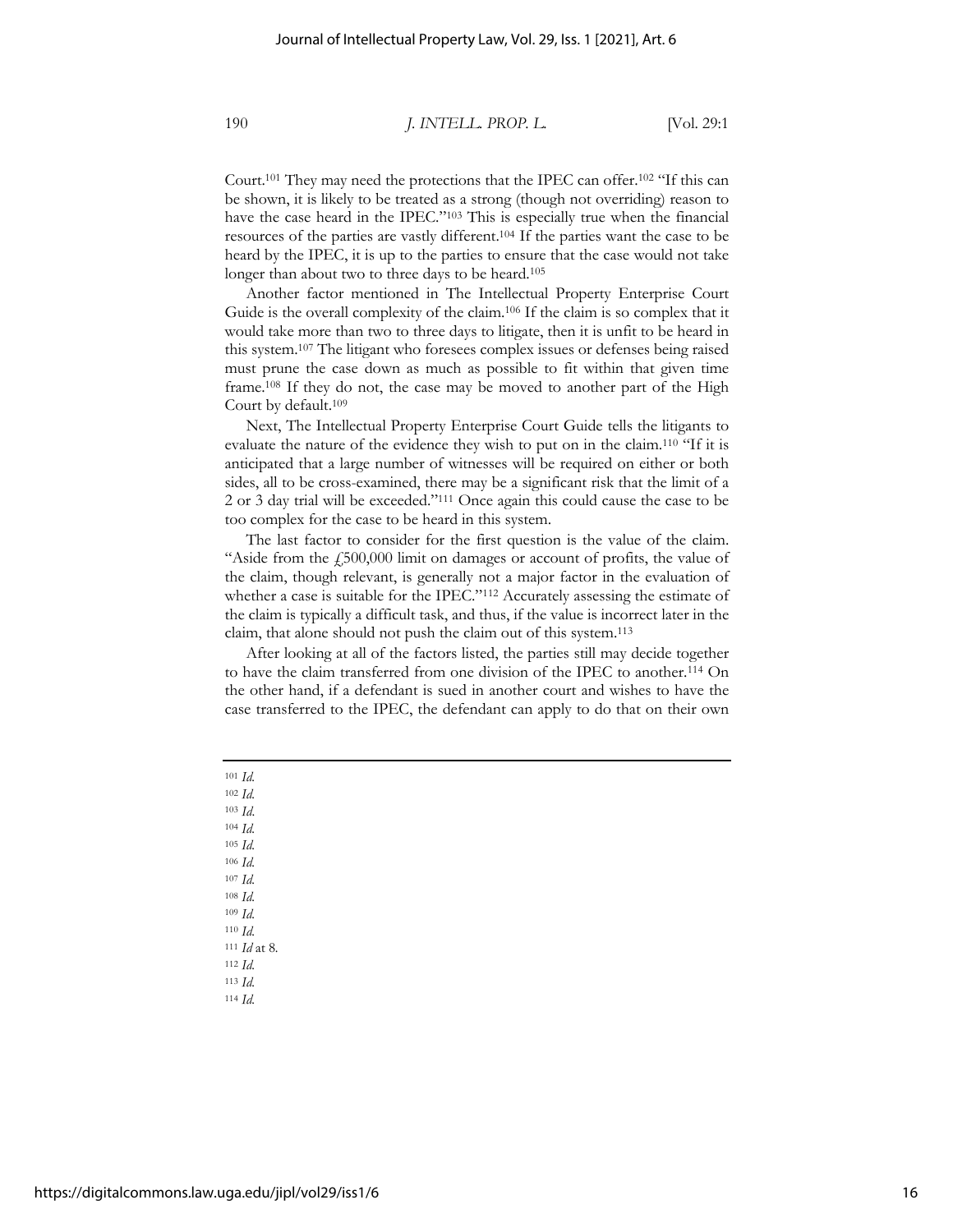accord.115 The same is true for a claimant.116 "This should be raised in correspondence first."117 Even if the parties come together and agree to have the case transferred, a judge from the court where the case is currently being heard would need to approve the decision.<sup>118</sup> "If there is no agreement" and the parties are acting on their own, "an application to transfer must be made."119 The parties would need to submit this no later than at the case management conference which is essentially a preliminary hearing.<sup>120</sup>

If the parties have come to a joint decision that they wish to have the claim heard in this system, it can possibly still be heard there, although it would normally not be appropriate.121 As mentioned earlier, the parties are free to waive the limit on compensation if they want to. So long as the case is simple enough to meet the time requirements of the court, the case can, and typically will, be accommodated in this system.122

So now if the parties have decided in some capacity to have the case heard by the IPEC, they must determine which track to bring it in.123 A simple way to determine this is to look at what type of intellectual property issue is going to be litigated. Unlike the multi-track system, the small claims track does not hear cases that involve "patents, registered designs, semiconductor topography rights or plant varieties."124 If the case is dealing with these topics, then the case can only be brought in the multi-track system.125 "Broadly speaking, if the case does not concern any of those rights and the compensation sought does not exceed  $f<sub>10</sub>,000$ , the claim will be heard in the small claims track."<sup>126</sup> This is not a bright line rule, however, because the judge in a small claims track is still able to order awards above that amount if needed.127 Because of this, other factors should still be considered as well.

The complexity of the case is also relevant when deciding which track to bring the claim in. If the issue that will be litigated is going to be extensive and cause the case to last longer than one day, then it is unfit for the small claims track.128 This is true even if the amount in controversy fits well within this court's

<sup>115</sup> *Id.* <sup>116</sup> *Id.* <sup>117</sup> *Id* at 8*.* <sup>118</sup> *Id.* <sup>119</sup> *Id.* <sup>120</sup> *Id.* <sup>121</sup> *Id.* at 8-9. <sup>122</sup> *Id.* at 9. <sup>123</sup> *Id.* at 8. <sup>124</sup> *Id.* <sup>125</sup> *Id.* <sup>126</sup> *Id.* <sup>127</sup> *Id.* <sup>128</sup> *Id.*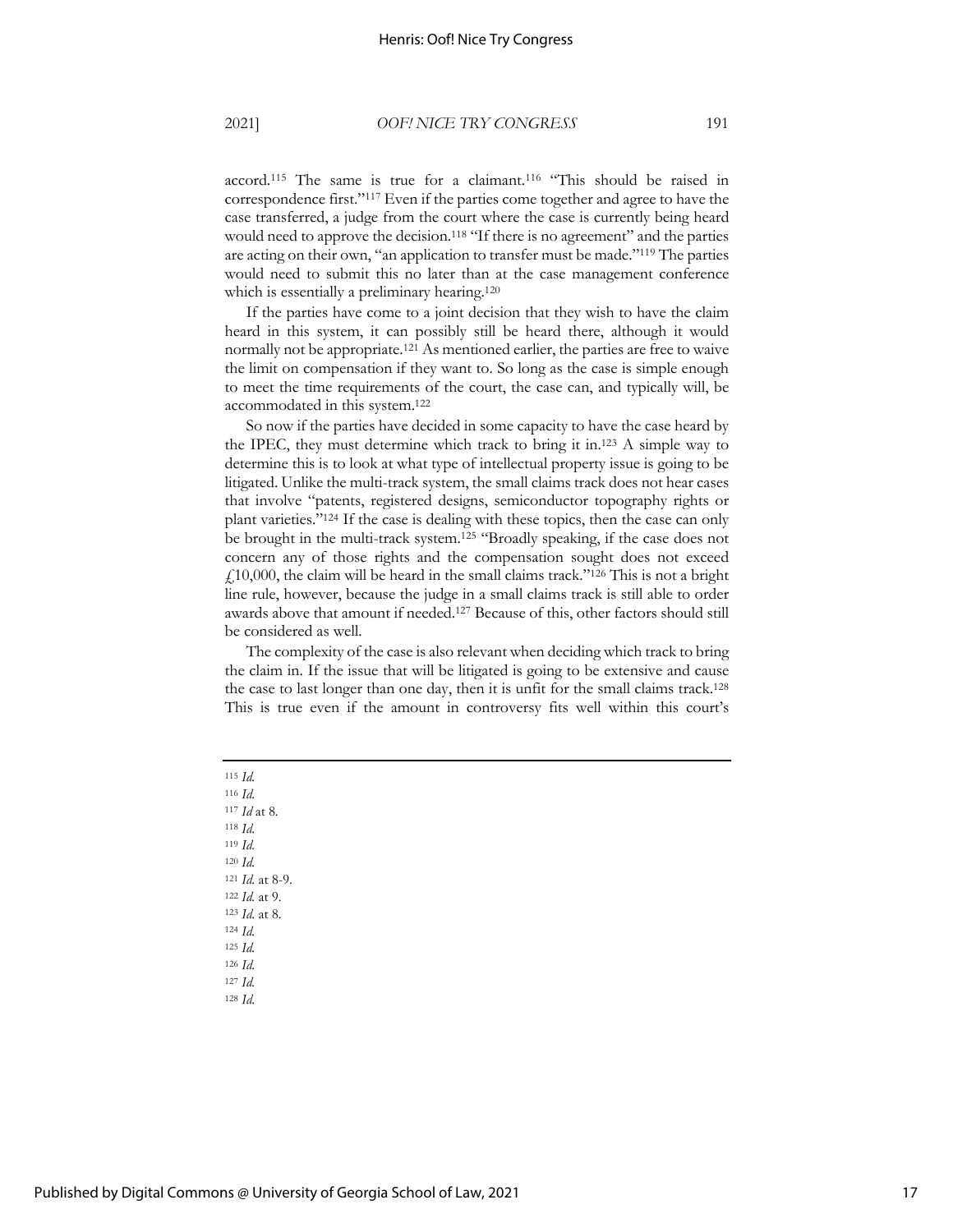limitations.129 Simple and less complicated claims are best suited for the small claims track.130 It is important to remember that a defendant in either of the two tracks can always ask for the claim to be transferred to the other if the defendant applies for that to happen.131

At this point, the claimant decided if the claim is appropriate for the IPEC and which level of the system to use. Now the claimant needs to get their claim into the appropriate court.

To officially initiate the claim, the claimant must fill out the appropriate form.132 This form is called the N1 form and after it is filled out, it should be sent directly to the correct court.133 To make it easier for claimants, this form is available online, but it can also be delivered in person to the court or by mail.134

The other party needs to be served so that it is on notice of the new claim.<sup>135</sup> This service should also contain a response packet for the defendant(s).<sup>136</sup> "A response pack consists of the documents that a defendant will need to read and complete to make its initial response to the claim. It contains the following: (a) a form for defending the claim (b) a form for admitting the claim and (c) a form for acknowledging service."137 Once the response packet is filled out, a copy will be supplied to the claimant by the court.138 If the claimant wishes to file a reply defense to the claim, they have 28 days from the service of the defense to do

#### <sup>129</sup> *Id.*

- <sup>133</sup> *Id.*
- <sup>134</sup> *Id.* at 11.

<sup>135</sup> *Id.*

<sup>137</sup> *The Intellectual Property Enterprise Court Guide*, *supra* note 71, at 11. 138 *Id.*

<sup>130</sup> *Id.*

<sup>131</sup> *Id.* ("A defendant sued in either track may apply to have the case transferred. Before doing so, the defendant should seek the agreement of the claimant as to which track is appropriate. Where the court is called upon to decide whether the case should be heard in the multi-track or the small claims track, in addition to the matters already discussed the size of the party seeking to have the case heard in the small claims track is often a significant factor. The court is more likely to allocate a case to the small claims track where an individual or a small company with limited financial means would benefit from the less formal procedure in the small claims track and/or the greater protection from exposure to an adverse costs order, provided the opposing side would still have sufficient opportunity to present their case.").

<sup>132</sup> *Id.* at 10.

<sup>136</sup> *Id.* ("CPR Part 6 and the associated practice direction deal with how to make sure that documents are correctly served. A typical means of service on a company is by first class post to the company's principal or last known place of business, although CPR Part 6 rule 3 sets out a number of alternative methods. These include email provided that the party being served, or their solicitor, has previously [indicated] in writing that they are willing to be served by email."); *see also Guide to the Intellectual Property Enterprise Court Small Claims Track*, *supra* note 85, at 7 (explaining that the opposing party will be served so that they are notified of the claim and that service will also contain a response packet for that party).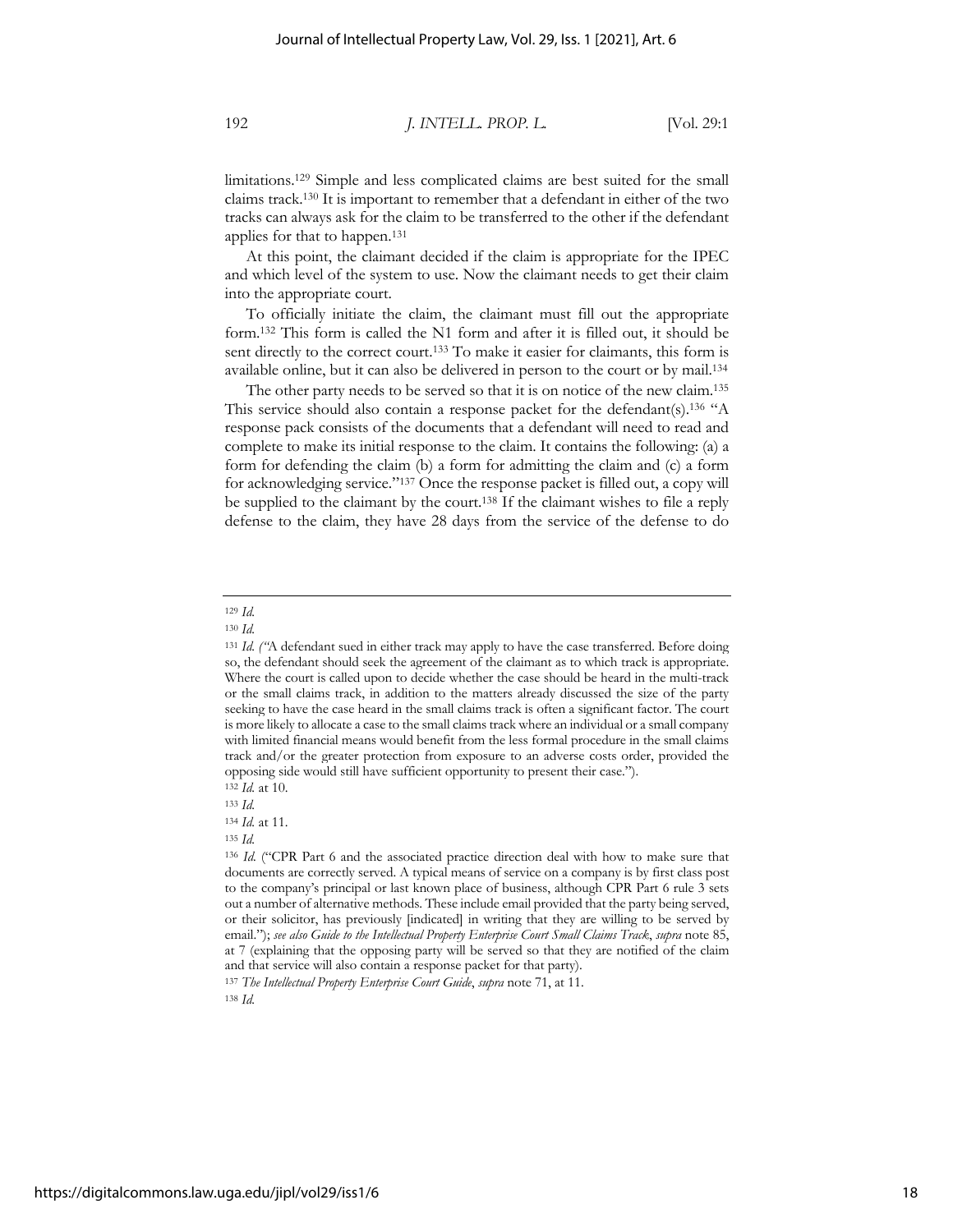The contents of the statement for the case are different for each type of intellectual property claim. The IPEC guides provide guidelines for what should be contained in the documents for each track. 141

Once the defendant has been served, they must choose how to respond to the claimant and if they have any relevant counterclaims to file.142 They have 14 days to serve their defense of the claim if they decide not to file an Acknowledgement of Service.143 "More usually a defendant will file an Acknowledgment of Service with the court."144 This claim comes in the initial service and is contained in the response packet.<sup>145</sup> Filling this out will extend the time they have to serve their defense.146 This would also be the form that the defendant should fill out if they want to challenge the court's jurisdictional power.147 This should typically be turned in within 14 days of service as well.148 If the defendant files a counterclaim and the claimant responds with defenses, the party at issue may file an optional reply if they wish to.149 They would have two weeks to do this.150

If necessary, a default judgment can be made against one of the parties. "If a defendant fails to file either an Acknowledgment of Service or a Defence within two weeks of service on it of the Particulars of Claim the claimant may make an application for judgment in default."151 This can also happen if the defendant does timely file an Acknowledgement of Service but does not later file any defense within the allotted time.152

The claimant must apply for an award of default judgment, and this will put the defendant on notice that they may lose the case.153 The defendant would then have five days to respond.<sup>154</sup> "It is important to satisfy the court (a) that the claim

<sup>139</sup> *Id.* at 12.

<sup>140</sup> *Id.* at 14.

<sup>141</sup> *Id.* at 13-15.

<sup>142</sup> *Id.* at 11; *see also Guide to the Intellectual Property Enterprise Court Small Claims Track*, *supra* note

<sup>85,</sup> at 7-8 (explaining the process for an opposing party once they are served). 143 *Guide to the Intellectual Property Enterprise Court Small Claims Track*, *supra* note 85, at 11-12.

<sup>144</sup> *Id.* at 13.

<sup>145</sup> *Id.* at 11.

<sup>146</sup> *Id.*

<sup>147</sup> *Id.* at 8.

<sup>148</sup> *Id.*

<sup>149</sup> *Id.*

<sup>150</sup> *Id.*

<sup>151</sup> *The Intellectual Property Enterprise Court Guide*, *supra* note 71, at 18; see *also Guide to the Intellectual Property Enterprise Court Small Claims Track*, *supra* note 85, at 8-9 (explaining what happens if a party fails to respond).

<sup>152</sup> *The Intellectual Property Enterprise Court Guide*, *supra* note 71, at 18.

<sup>153</sup> *Guide to the Intellectual Property Enterprise Court Small Claims Track*, *supra* note 85, at 8-9.

<sup>154</sup> *Id.* at 17.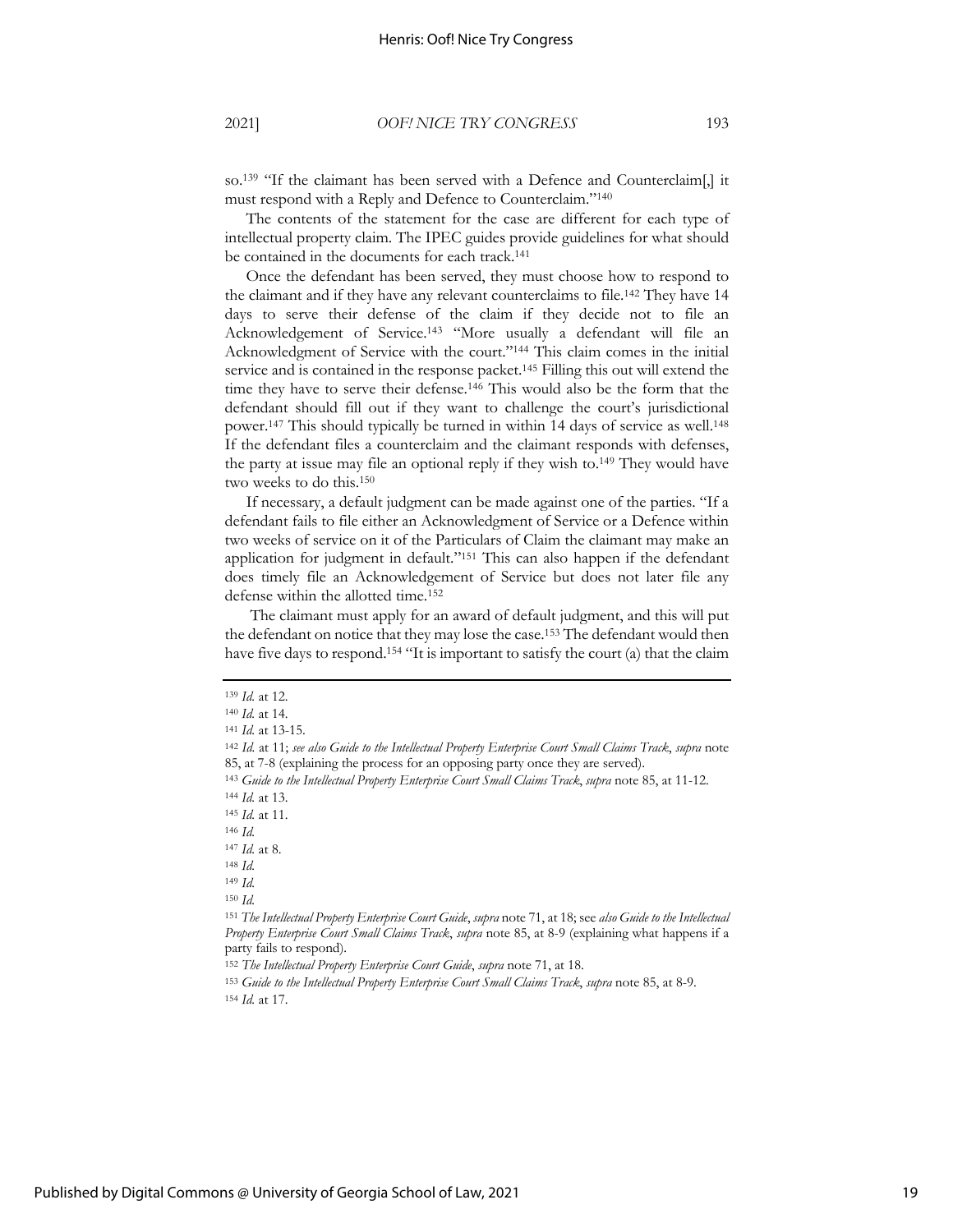form and Particulars of Claim were properly served and the date on which this was done and (b) the date and means of service of the application notice for judgment in default."155 If the default is granted, the defendant will be served an order so that they are aware of the decision.156

That is not where the case ends, though. If the defendant wishes to fight that decision, they have a right to apply to have the order set aside.157 The defendant would need to fill out an application notice, but setting aside the judgment will not automatically happen.158 "Broadly speaking, the court will have to be satisfied that the defendant has an arguable defence and that the defendant ought to be given the opportunity to advance their defence."159 The defendant should file this as soon as possible if they wish for the court to look at it seriously.160

*3. A claim has been brought successfully. Now what?*

All cases are heard by a full-time specialist judge, which aids in more consistent decision making.161 Before a trial begins, the parties must fill out a timetable for how they foresee the trial going.162 The judge then approves that timetable.163 If the judge does approve it, then the timetable will likely be enforced strictly against the parties to ensure that the time limits are met.164 If the parties wish to forgo an in-person trial and have a "trial on paper", they may request for this in place of an actual hearing.165 In that case, the parties simply file their argument and then the judge rules on what they are provided by the parties.166

Parties in the case can present relevant evidence to support their case. "Evidence will usually be given by witnesses present at the trial."167 At the request of the parties, the judge may also approve video evidence and expert

<sup>165</sup> *Id.*

<sup>166</sup> *Id.* <sup>167</sup> *Id.* at 23.

<sup>155</sup> *Id.*

<sup>156</sup> *Id.*

<sup>157</sup> *The Intellectual Property Enterprise Court Guide*, *supra* note 71, at 18.

<sup>158</sup> *See Guide to the Intellectual Property Enterprise Court Small Claims Track*, *supra* note 85, at 17 (explaining that a party will need to ask the court if they want a default judgement to be granted).

<sup>159</sup> *The Intellectual Property Enterprise Court Guide*, *supra* note 71, at 18. 160 *Id.*

<sup>161</sup> *Id*.; *see also* James O'Flinn, *The Intellectual Property Enterprise Court Explained*, KEYSTONE LAW (Feb. 3, 2015) https://www.keystonelaw.com/keynotes/the-intellectual-property-enterprisecourt-explained (explaining that cases in this court are heard by a specialized judge). <sup>162</sup> *Id.* at 19. 163 *Id.*

<sup>164</sup> *Id.*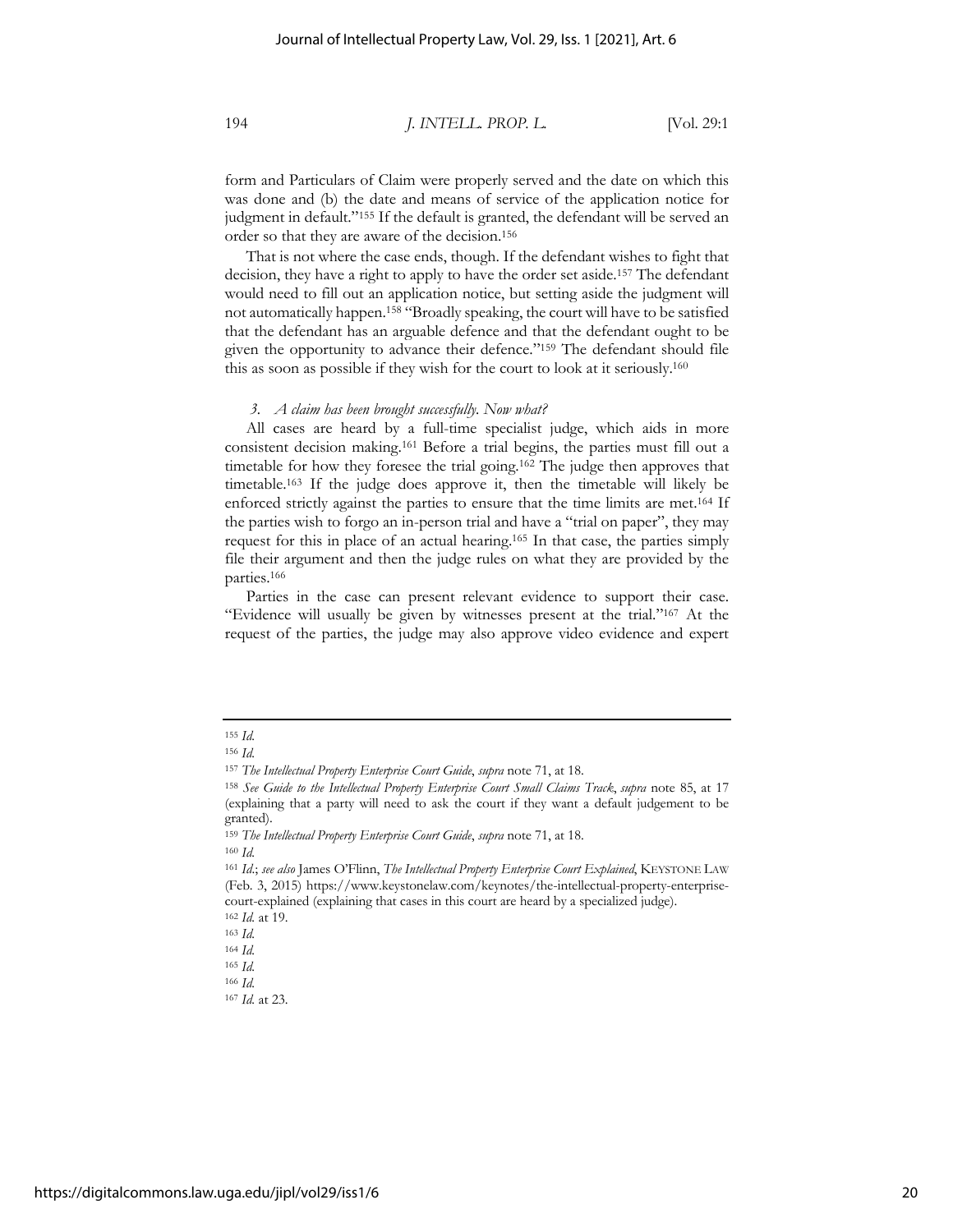testimony if necessary.168 If expert testimony is needed in the small-claims track, the case likely needs to be transferred to the multi-track level.169

After a decision is made by the judge in either track, a party may wish to appeal the decision as mentioned in the previous sections on each track in the system.170

#### *4. Remedies.*

Parties will typically want to be financially compensated for any losses that they have suffered because of the infringement; however, this is not the only type of remedy that a party can ask for.171 "The remedies available to the claimant . . . include preliminary and final injunctions, damages, accounts of profits, deliveryup and disclosure."172 This way, the winning party has multiple options for how they wish the infringement to be dealt with by the court. This is especially important where the monetary damage done to the party is small, but the infringing party needs to be stopped for good.

#### III. ANALYSIS

#### A. PROS OF THE CASE ACT

The CASE Act is a great start for those small creators. This Section will break down a few of the best aspects of the CASE Act and discuss how they help those who would normally be ineligible to bring a claim.

#### *1. Financial savings through the CASE Act.*

First and foremost, the money that the small creator can save with this small claims court is incredibly beneficial. The fact that lawyers are not necessary to pursue a claim in this court means the claimants can cut out thousands of dollars that they would normally be spending on a claim if brought in federal district court.173 Even if a party does feel like they need assistance, the Act allows them

<sup>168</sup> *Id.*; *see also Guide to the Intellectual Property Enterprise Court Small Claims Track*, *supra* note 85, at 9 ("No expert may give evidence at the final hearing of an IPEC small claims track claim, whether written or oral, without the permission of the court. If experts are necessary, the claim is likely to be re-allocated to the IPEC multi track or, rarely, the Patents Court.").

<sup>169</sup> *Guide to the Intellectual Property Enterprise Court Small Claims Track*, *supra* note 85, at 9. 170 *See* discussion *infra* Section II.b.1 (explaining how the IPEC handles appeals).

<sup>171</sup> O'Flinn, *supra* note 161.

<sup>172</sup> *Id.*

<sup>173</sup> *See How Much Do Lawyers Cost: Fees Broken Down By State,* CONTRACTSCOUNSEL (Aug. 17, 2021), https://www.contractscounsel.com/b/how-much-do-lawyers-cost ("Throughout the United States, typical attorney fees usually range from about \$100 an hour to \$400 an hour. These hourly rates will increase with experience and practice area specialization.").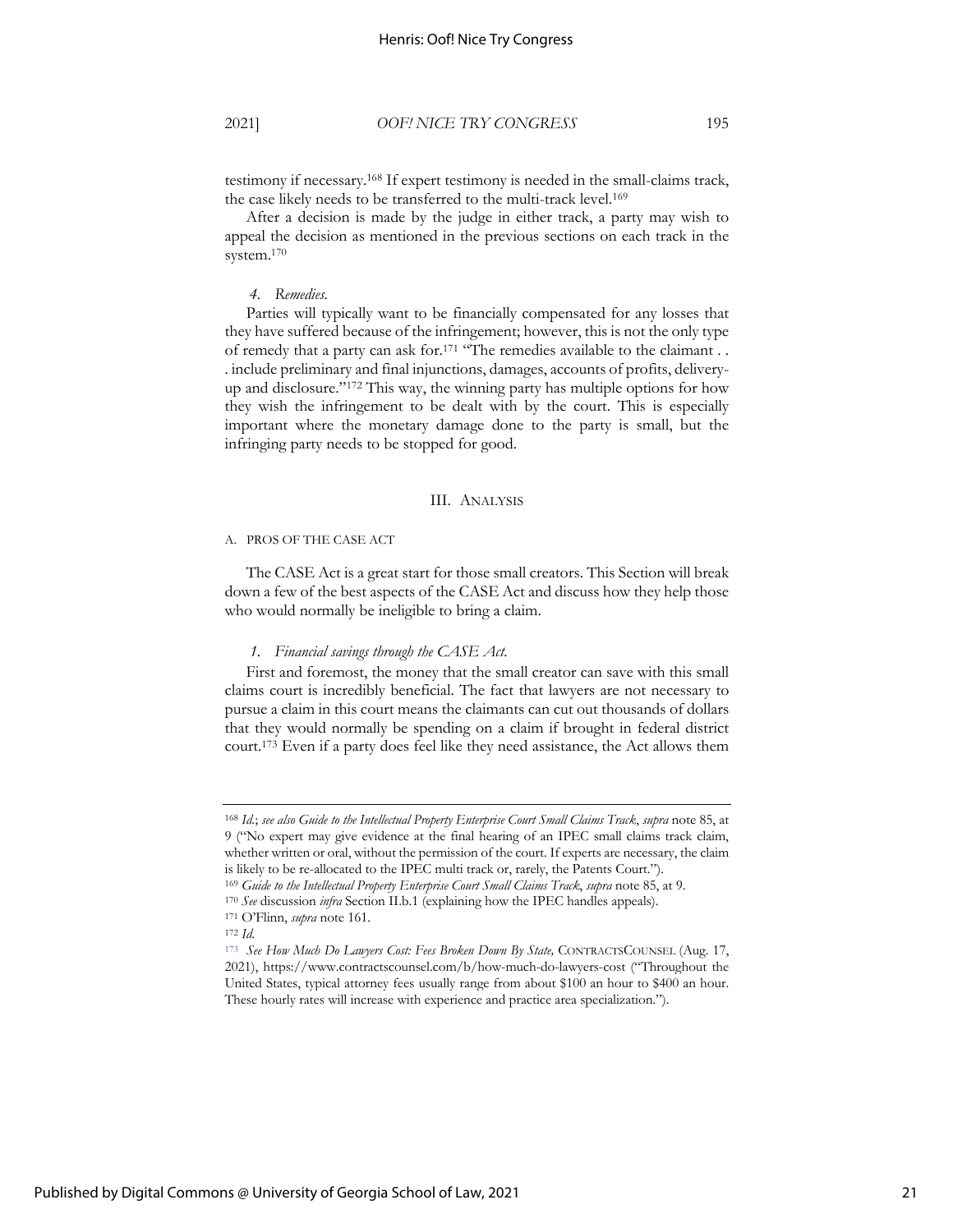to be represented by a law student pro bono.174 With the increase in clinics and other school-lead law student experiences, the chances that a claimant could find assistance for little to no money is much higher than it used to be. You cannot beat that. Also, the filing fee for a claim is likely to be much lower. Lastly, the fact that small creators do not have to travel to a different area just to file a claim and pursue that claim in federal court is a huge win.175 As mentioned, the claims will mostly be heard over some sort of remote service.<sup>176</sup> That means that the claimant does not have to take even more time off from work, which will leave them with even fewer profits and creations to sell, just to have their case heard.

#### *2. The CASE Act may reduce the frequency of opportunistic infringements.*

Because the CASE Act has made it much more cost-effective for someone to bring a meritorious claim, this may reduce the frequency of "opportunistic infringements."177 Many of the infringements made today are a result of the infringer knowing that the copyright holder will not have the means to bring a claim and thus, infringers win automatically by not being sued.178 "The presence of a small claims system fills that void, eroding the prevailing comfort among 'opportunistic infringers' that enforcement will be unlikely."179

The high cost of claims in the federal court system not only affects the plaintiffs but also the defendants, who will also be able to fight off those plaintiffs who are using the opportunity to their advantage.<sup>180</sup> Some plaintiffs bring less than meritorious cases knowing that the defendant will not be able to pay to uphold a winning defense.<sup>181</sup> These types of defendants are more likely to settle just to end the claim in a reasonable time.<sup>182</sup> The CASE Act system would allow defendants to fight claims and put on defenses without extremely high costs just like the plaintiffs.183

#### *3. Parties still have a choice, and more people will be able to use it.*

<sup>174</sup> *Id.*; *see also* Keith Kupferschmid, *Why Is No One Talking About this Provision of the CASE Act? It's Because It Benefits Users of Copyrighted Works*, COPYRIGHT ALLIANCE (Aug. 27, 2019), https://copyrightalliance.org/ca\_post/why-is-no-one-talking-about-this-provision-of-thecase-act-its-because-it-benefits-users-of-copyrighted-works/ (discussing the pros and cons of the CASE Act).

<sup>175</sup> *See* Copyright Alternative in Small-Claims Enforcement Act of 2019, 17 U.S.C. § 1506(c) (explaining that claims in this system can be heard in person, as a paper argument, or through internet-based applications). 176 Martinez, *supra* note 53.

<sup>177</sup> Ben Depoorter, *If You Build It, They Will Come: The Promises and Pitfalls of a Copyright Small Claims Process*, 33 BERKELEY TECH. L.J. 711, 721 (2018).

<sup>178</sup> *Id.*

<sup>179</sup> *Id.*

<sup>180</sup> *Id.* <sup>181</sup> *Id.*

<sup>182</sup> *Id.* 

<sup>183</sup> *Id.*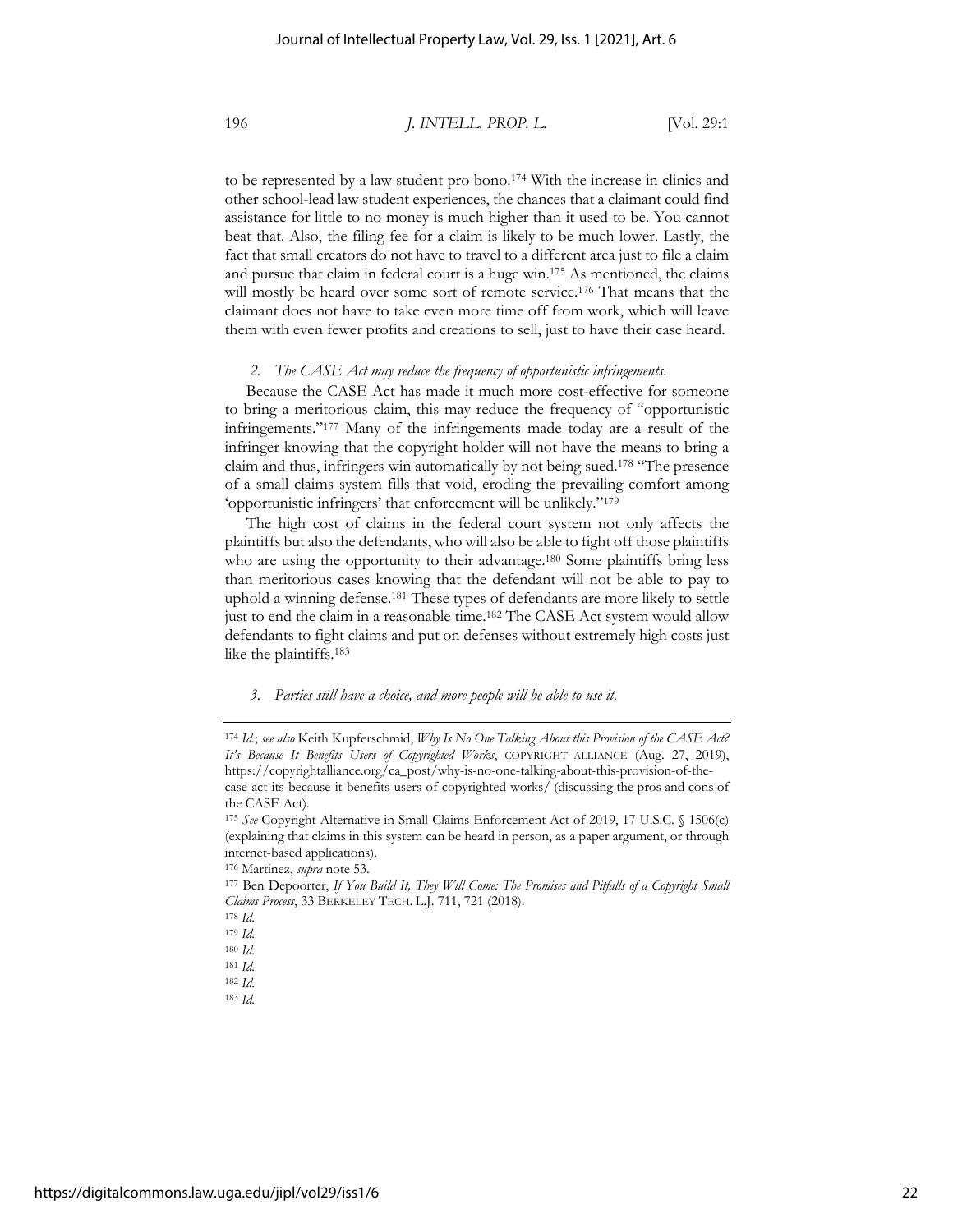#### 2021] *OOF! NICE TRY CONGRESS* 197

The voluntary part of this Act will mean that the parties will still be able to choose which path is best for them.184 If both parties wish to proceed with having the Copyright Claims Board hear their case, then they can. If not, then parties may proceed to the federal court system to have their case decided by a judge there.

The last positive aspect for this form of a small-claims court would be that even if the creator had not previously copyrighted their work, they could still file a claim. While parties will not be able to recover the same amount that another party with a copyrighted work will be able to, they can still attempt to recover some of their losses if this Act were to pass.185

#### B. CONS OF THE CASE ACT

A few groups have come forward to express their concerns with the CASE Act. These groups include the Electronic Frontier Foundation (EFF), Public Knowledge, and the Authors Alliance.186 All three claim that this Act is just not strong enough. This Section will look at what the CASE Act got wrong.

*1. The scope of possible cases should be limited to those that most need it.*

The Authors Alliance is a strong advocate for writer's rights, with their main goal being to ensure that writers understand their rights and stand as an advocate for these people who serve a public good.187 This group argues that a big problem with the CASE Act is that its jurisdiction is far too broad.188 Because the Board

<sup>&</sup>lt;sup>184</sup> Kupferschmid, *supra* note 174.<br><sup>185</sup> *See* Sheehan, *supra* note 26 (explaining that a party can still bring a copyright claim under the CASE Act if they have not registered their product or idea before).

<sup>186</sup> *See* Mitch Stoltz & Corynee McSherry, *Congress Shouldn't Turn the Copyright Office Into A Copyright Court*, ELECTRONIC FRONTIER FOUND. (Nov. 29, 2017),

https://www.eff.org/deeplinks/2017/11/creating-copyright-court-copyright-office-wrongmove (discussing why the EFF takes issue with the new proposed small claims court and why the CASE Act, as proposed in 2017, is not the correct solution); Shiva Stella, *Public Knowledge Opposes Copyright Bill Creating Unaccountable "Small-Claims" Court*, PUB. KNOWLEDGE (May 1, 2019),

https://www.publicknowledge.org/press-release/public-knowledge-opposes-copyright-billcreating-unaccountable-small-claims-court ("'This system, as drafted, is both flatly untenable, and unlikely to solve the problems it claims to address.'") (quoting Meredith Rose, Policy Counsel at Public Knowledge); Sheehan, *supra* note 26 (explaining why there is a need for a way for small creators to have their claims heard but that the CASE Act is not the solution).<br>Microgential Microgential Microgential Microgential Microgential Microgential Microgential Microgential Microgential Microgentia <sup>187</sup> Martin Adams, *Mission*, AUTHORS ALLIANCE,

https://www.authorsalliance.org/about/#mission (last visited Nov. 1, 2020). <sup>188</sup> Sheehan, *supra* note 26 ("The copyright holders who most need, and would most benefit,

from a small claims process are those independent authors and creators who can't afford to press their claims in federal court. Unfortunately, instead of limiting the small claims process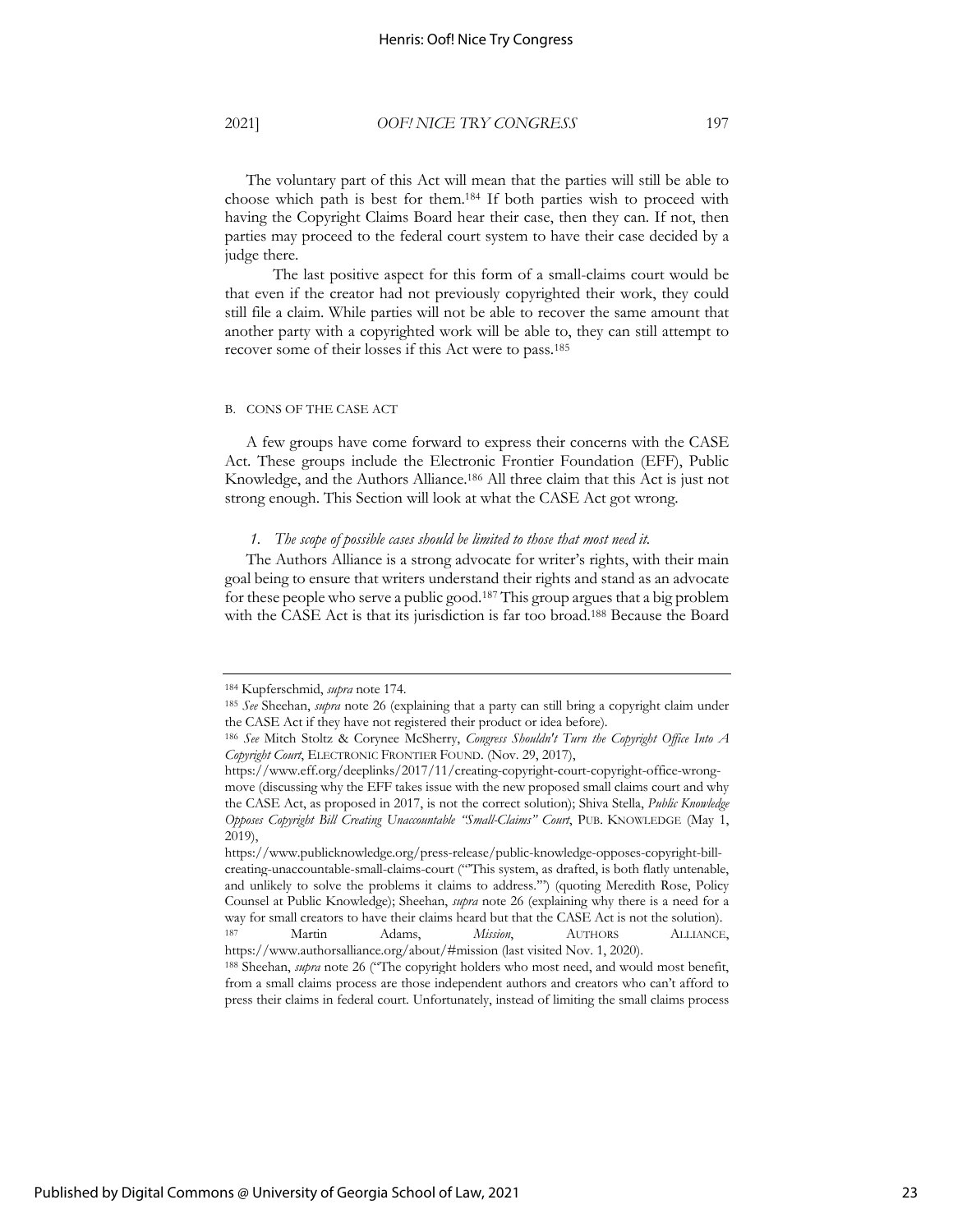will be able to hear a wide variety of cases from just about anyone, the possibility of copyright trolls taking advantage of the court's broad discretion is high.189

> We've already seen how copyright trolls and big content companies have sometimes abused the federal court system to raise questionable infringement accusations and threaten those accused with high statutory damages. By not limiting enforcement through the small claims process to individual creators, the CASE Act makes it even easier for these entities to get quick default judgments and disproportionately high damages awards.190

Without any sort of protection, this could lead to the cluttering of the dockets. If that is the case, the longer wait times would defeat one of the main reasons for this new system – that being judicial economy.191

Similarly, because the Board would have broad power to hear all types of copyright claims, the chance that it will be unequipped to hear the most factspecific and intricate case is also high. With how complicated and unsettled some areas of copyright law are, the limited discovery and litigation process will mean that the Board is only able to hear short and straightforward cases.192 The more complicated cases will really belong in the federal system where there are more extensive resources available to the parties.193 The CASE Act allows the Board to dismiss cases if it feels the need to because of these types of reasons, but there is a lack of guidance for when they should dismiss.194 This could lead to inconsistent decisions for these complicated cases.195

#### *2. Abuse of the system is likely to happen.*

One of the major concerns brought up by those who oppose this Act is that it is likely to be taken advantage of by those who understand it better.196 The optout system is the reason for this concern. The party who does not understand

<sup>189</sup> *Id.* <sup>190</sup> *Id.* 

<sup>. . .</sup> the CASE Act opens the door widely, welcoming in large corporations, corporate assignees, and entities that buy up others' copyright claims and profit from litigation.").

<sup>191</sup> *Id.*

<sup>192</sup> *Id.* 

<sup>193</sup> *Id.* 

<sup>194</sup> *Id.* 

<sup>195</sup> *Id.* 

<sup>196</sup> *See* Meredith Filak Rose, *The CASE Act: Small Claims, Big Risks,* PUB. KNOWLEDGE (Nov. 7, 2017),

https://www.publicknowledge.org/blog/the-case-act-small-claims-big-risks/ (explaining that the opt-out system creates an unequal power dynamic).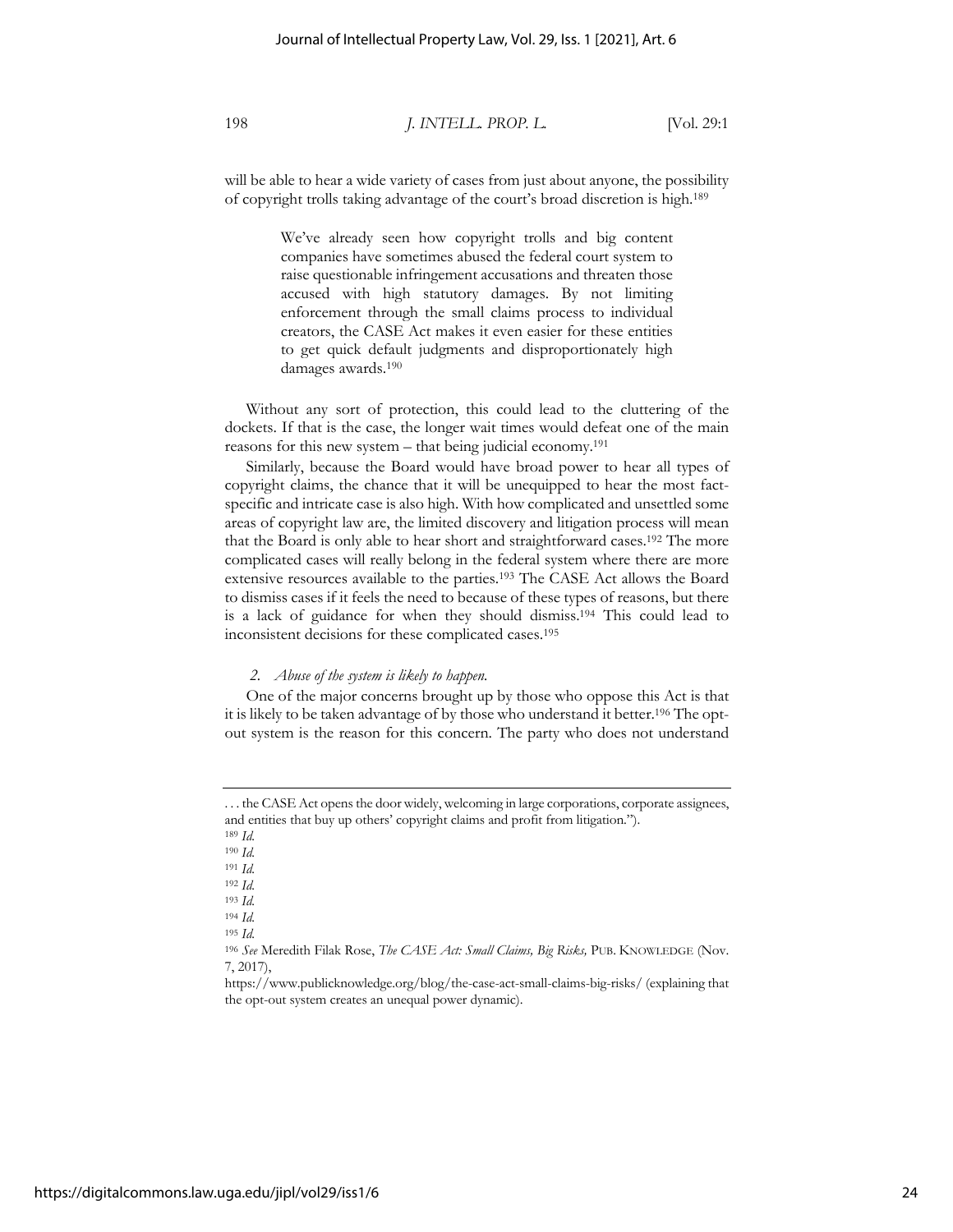what is happening will likely lose and will be in no better position, or worse a position than they would have been prior.197

The opt-out system essentially allows both parties to choose whether they wish to continue in the Small Claims track or not. When the claimant files the case, the opposing side will be served with a notice.198 At that point, the opposing party has a few options. They can respond and say that they want to use the federal system instead or they can do nothing, and the Small Claims Board will be assigned the case.199

While this sounds good in theory, it can be detrimental to the defendant that has little to no understanding of the legal system. "Under the CASE Act, if someone accused of infringement fails to opt-out of the small claims process within 60 days of receiving notice of the claim, the small claims tribunal can enter a default judgment in favor of the claimant and award [them] damages."200 This default judgment is then enforceable in the federal court.201 These quick default judgments may lead more sophisticated users to "trolling" those who are unaware of the system just to churn out high reward cases.202

On the other side, because a small creator bringing a claim may be going up against bigger and more knowledgeable defendants, they may be forced to litigate in federal court anyway.203 Sophisticated defendants may opt-out just to force the claimant back into the federal system.204 This forces the plaintiff to incur all the expenses that they were trying to avoid or drop their claim.205

#### *3. The board's statutory limits allow for high penalties.*

Public Knowledge points out that all 50 states currently have some small claims track that a claimant could use; however, the damages are usually limited to about \$6,000.206 The amount that someone could get in the new CASE Act Small Claims track would be five times that amount, \$30,000.207 This is in part because the board is not limited to actual damages, "i.e. the money the artist would have received if the infringer had just paid the license in the first place,

<sup>201</sup> *Id.* 

<sup>204</sup> *Id.* 

<sup>206</sup> *Id.*

<sup>197</sup> *Id.*

<sup>198</sup> *Id.*

<sup>199</sup> *Id.*

<sup>200</sup> Sheehan, *supra* note 26.

<sup>202</sup> *Id.*; *see also* Mitchell Stein, *The Case Act: Good Intentions but Bad Policy*, IP WATCHDOG (Nov. 4, 2019),

https://www.ipwatchdog.com/2019/11/04/case-act-good-intentions-bad-

policy/id=115539/ (explaining that big companies and trolls will use this new system under the CASE Act to their advantage).

<sup>203</sup> Depoorter, *supra* note 177, at 726.

<sup>205</sup> Rose, *supra* note 196.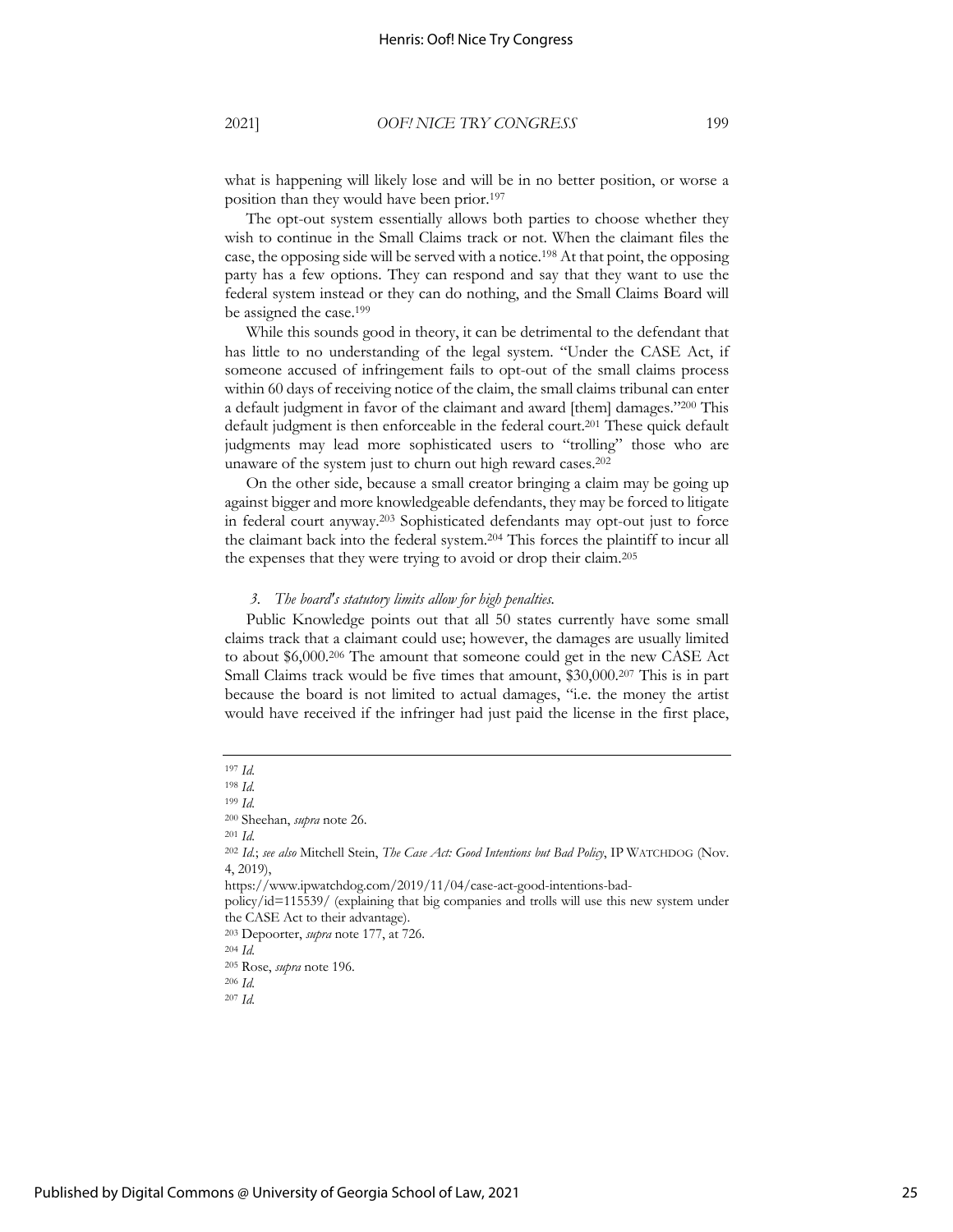plus attorney's fees."208 Instead, the Board can base their judgments on statutory damages.209 This enables the Board to actually punish parties accused of infringement.210

While this is good for the claimant, this can be dangerous because of the high statutory limit.211 "The general principle behind [statutory damages] is to deter defendants by allowing plaintiffs to recover large sums even when it would be difficult to prove actual damages under traditional proof standards."212 If the purpose of the small claims track is to be a lower-cost resolution system then there should be no need to have a deterrent-oriented damage awarding process.213 Public Knowledge feels that claimants should have a cost-effective place for their claims, but it should only be based on their actual damages.214

*4. A copyright office tribunal established outside of the judicial system will be unconstitutional.*

Some opponents of the CASE Act have pointed out that this may be a violation of the Constitution, more specifically Article III. Article III states that:

> The judicial Power of the United States, shall be vested in one supreme Court, and in such inferior Courts as the Congress may from time to time ordain and establish. The Judges, both of the supreme and inferior Courts, shall hold their Offices during good Behaviour, and shall, at stated Times, receive for their Services, a Compensation, which shall not be diminished during their Continuance in Office.215

When determining whether an act violates Article III, the Supreme Court has previously made the distinction between public rights and private rights.216

The previous cases gave Congress significant leeway when it comes to assigning public rights but not with private ones.217 Unfortunately, this is not a well-defined distinction.<sup>218</sup> Justice Clarence Thomas explains that ""public-rights

<sup>210</sup> *Id.*

<sup>211</sup> *Id.*

<sup>212</sup> *Id.* <sup>213</sup> *Id.*

<sup>214</sup> *Id.*

<sup>208</sup> *Id.*

<sup>209</sup> *Id.*

<sup>215</sup> U.S. CONST. art. III (establishing what power Congress has with regards to courts); *Article III of the US Constitution. Judicial Department*, JUSTIA,

https://law.justia.com/constitution/us/article-3/ (last visited Nov. 1, 2020). 216 *Legislative Courts*, JUSTIA, https://law.justia.com/constitution/us/article-3/06-legislativecourts.html (last visited Aug. 26, 2021).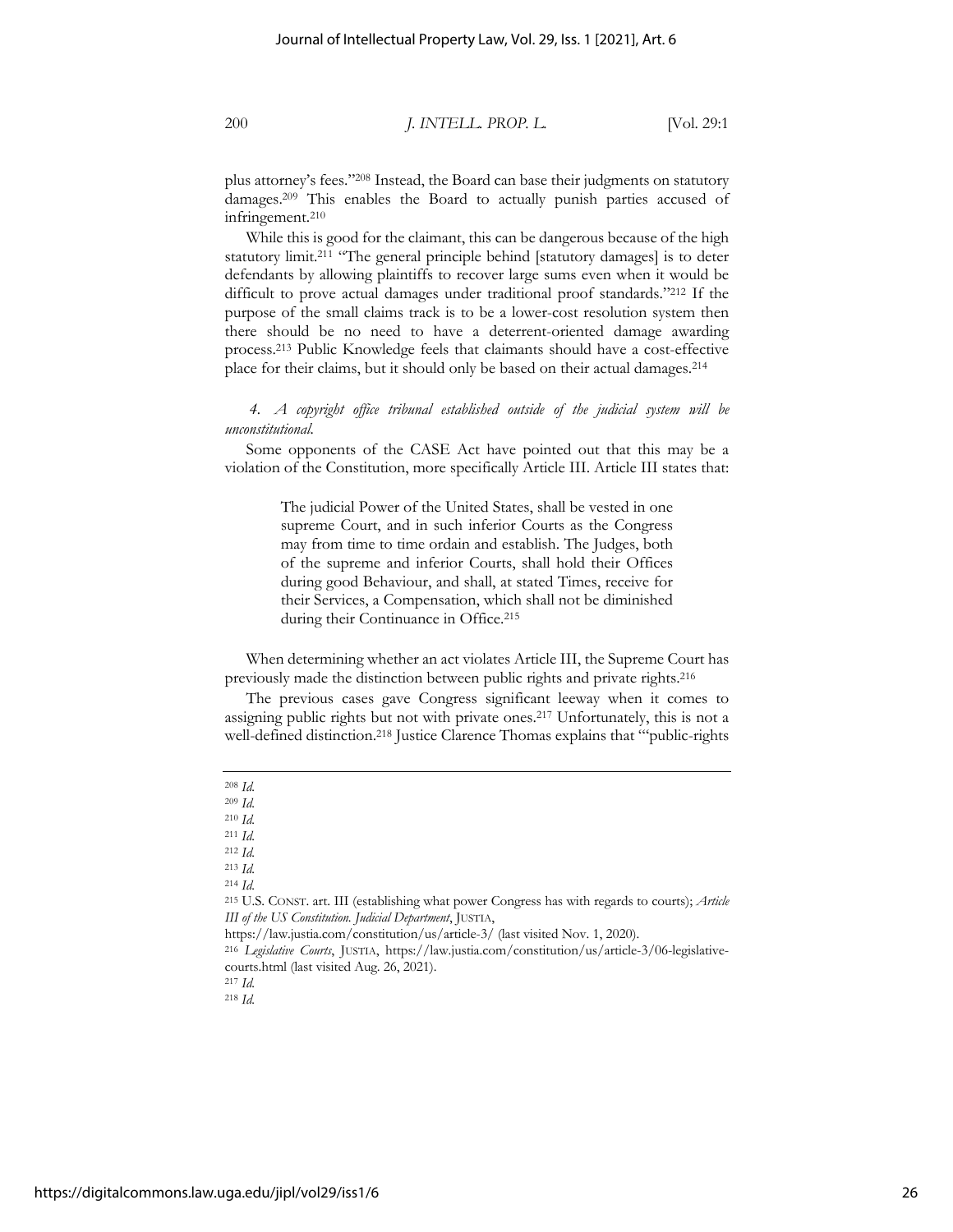Under the same umbrella of issues, there is also a question of whether the opt-out process satisfies the due process requirements of the Constitution.221 Because failing to respond can lead to a default judgment that is later enforceable in the federal system, overturning cases will be difficult.222 This is because of any possible limitations faced by small creators in the appeals process by the CASE Act.223

So, where do we go from here? Originally the CASE Act sounded like a great solution to a big problem; however, it now sounds like a big mess. The United Kingdom may hold the answers to cleaning it up.

#### C. PROS OF THE INTELLECTUAL PROPERTY ENTERPRISE COURT

#### *1. Options available to a claimant and the procedure of the courts.*

Because the court is broken into two tracks, it allows more claims to be heard for parties who could typically not afford to bring their claims in the High Court. It also gives a wide range of monetary compensation so that those who have high and low-value claims can have their day in court.

The procedure of the court is also good for the defendants. When they are served with a case, the response packet contained within the service makes it clear to even the inexperienced defendant what is expected of them. Because of how clear it is, they can attempt to avoid an entry of default judgment against them.

Another notable part of the IPEC is that if the case is filed in the incorrect place or becomes more complicated than initially thought, the case can be transferred easily to the correct court.224 The claimant is not penalized for making such a mistake. On the same note, the defendant gets a choice on whether they think the case should be in that court or not. If they wish it to be transferred, they just need to ask the court to do so, and the court will send the parties a

<sup>219</sup> *Id.*

<sup>220</sup> *Id.*

<sup>221</sup> Sheehan, *supra* note 26; *see also* U.S. CONST. amend. XIV, § 1 ("No State shall make or enforce any law which shall abridge the privileges or immunities of citizens of the United States; nor shall any State deprive any person of life, liberty, or property, without due process of law  $\dots$ .").

<sup>222</sup> Sheehan, *supra* note 26.

<sup>224</sup> Kate O'Rourke, *The Intellectual Property Enterprise Court - ongoing success for brand owners*, MEWBURN ELLIS, (July 29, 2020),

https://www.mewburn.com/news-insights/the-intellectual-property-enterprise-courtongoing-success-for-brand-owners.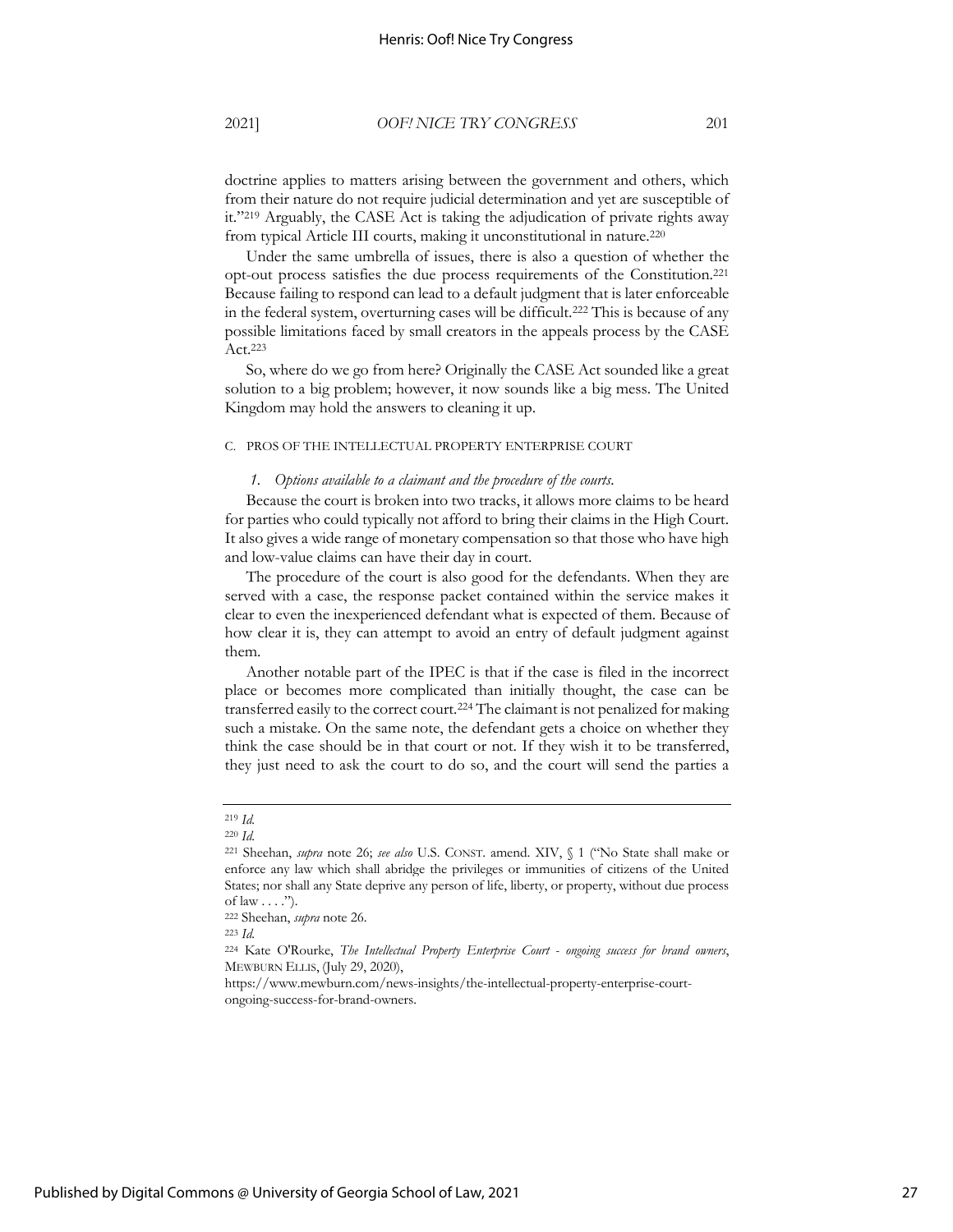questionnaire.225 The court will decide the issue once they receive said questionnaire.226

Because the cases are heard by a specialized judge, the claimants can expect consistent decisions from them.227 This way, the party can plan for how they should present their case in the most efficient and convincing way. Additionally, the judge has a variety of remedies to look at depending on what is best for each party.228

#### *2. Reduced time and financial risk.*

Typically, cases that are brought in this court system are heard within a year of filing.229 Because the length of each case is only about a day or two, this means that the court can hear a lot more cases compared to the High Court, which takes about two to three years to have a case heard.230

One of the major advantages of this system is the fact that it will not cost a lot of money for the parties to litigate a claim. "Costs can range from  $\sqrt{5,000}$  in the small claims track to  $f<sub>1</sub>150,000$  for more complex IP disputes. It is not uncommon for cases in the High Court to exceed  $f_1500000$ ."231 This is a significant win for the small creator who cannot afford the High Court. Additionally, small claims court lessens the risk for each party because the system puts a cap on the amount of damages that a party can be asked to pay.232

#### D. CONS OF THE INTELLECTUAL PROPERTY COURT

*1. More decisions equal more confusion.*

While the multiple options in this court are great for the parties, it also makes it more confusing. As mentioned before, there are a lot of factors to consider when determining where a case should be brought. Those factors may not be something that the average person realizes are necessary to think through. The system is meant to be simple enough that representation is not needed, but only

<sup>225</sup> *Guide to the Intellectual Property Enterprise Court Small Claims Track*, *supra* note 85, at 5. <sup>226</sup> *Id*.

<sup>227</sup> Robert Cumming & Chris Hoole, *The IPEC: Quick and Cost Effective UK IP Litigation*, APPLEYARD LEES (Mar. 5, 2020), https://www.appleyardlees.com/the-intellectual-propertyenterprise-court-quick-and-cost-effective-ip-litigation-in-the-uk/.

<sup>228</sup> See O'Flinn, *supra* note 161 (explaining that a judge in the IPEC has multiple options for remedies including: "preliminary and final injunctions, damages, accounts of profits, deliveryup and disclosure" as well as money.

<sup>229</sup> *Id.*; *see also* O'Rourke, *supra* note 224 (explaining that cases heard in the Intellectual Property Enterprise Court are heard at a much faster rate than they would be if brought in the High Court).

<sup>230</sup> Cumming & Hoole, *supra* note 226.

<sup>232</sup> *Id.*; see also O'Rourke, *supra* note 224 (stating that one of the advantages of this system is that the cost and damage caps reduce the risk to both parties).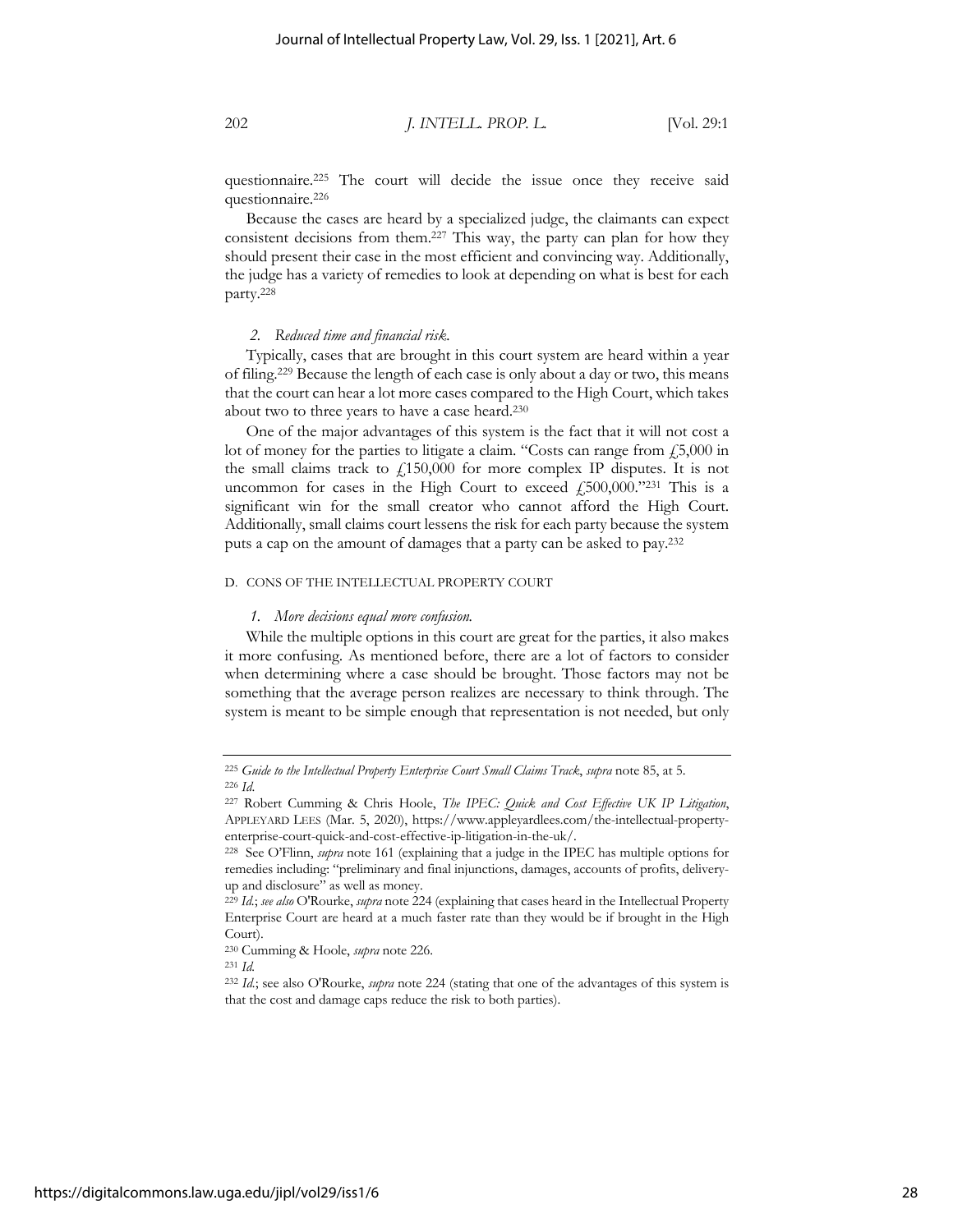an experienced attorney may be able to think through all these issues. Also, the typical person may not realize that their case is more intricate than they initially thought, meaning, they need an attorney to help them analyze it. Thankfully, there are pro bono options that a claimant may be able to pursue.233 Unfortunately, this option may also be difficult for the average claimant to procure depending on the strength and complexity of the case.

#### *2. Strictness of the court.*

Cost caps can be both a positive and a negative for the system. "[W]hilst the caps reduce exposure, it usually means that, not all costs incurred will be recoverable. This is particularly so for complex disputes perhaps involving expert witnesses and lengthy disclosure."234 While some may end up in a better position overall, that may not be the case for all litigants.

The IPE has a lot of rules and limits in place for each party.<sup>235</sup> "[T]he tighter timescales, evidence limitations and restricted costs caps can reduce the parties' freedom to litigate, however, this is less of a problem for more straightforward disputes."236 Though the restricted time limits are typically a good thing for the litigants, that may be a thing of the past. Because of its appeal to those who cannot afford to bring a case elsewhere, the system has seen a dramatic rise in case numbers.237 This can leave litigants waiting longer than they used to because the court is having to adjust to more and more cases each year.

#### E. WHICH PARTS OF THE UK'S SYSTEM WILL CORRECT THE DOWNFALLS OF THE CASE ACT?

After the examination of the IPEC and the CASE Act, the next step is to apply this information. As mentioned earlier, many groups that were meant to benefit from the CASE Act's new form of a court were less than impressed, but can the downfalls of the CASE act can be remedied by the adopting IPEC practices? Arguably, yes. While there are many cons of the CASE Act, adopting a similar court system to the IPEC will be a viable answer to all those problems. The following section will discuss how the United States should implement these changes.

<sup>236</sup> *Id*. 237 *Id*.

<sup>233</sup> *See The Intellectual Property Enterprise Court Guide*, *supra* note 71, at 5 (explaining that if a person cannot afford any attorney, they can seek pro bono options). <sup>234</sup> Cumming & Hoole, *supra* note 226.

<sup>235</sup> *Id*.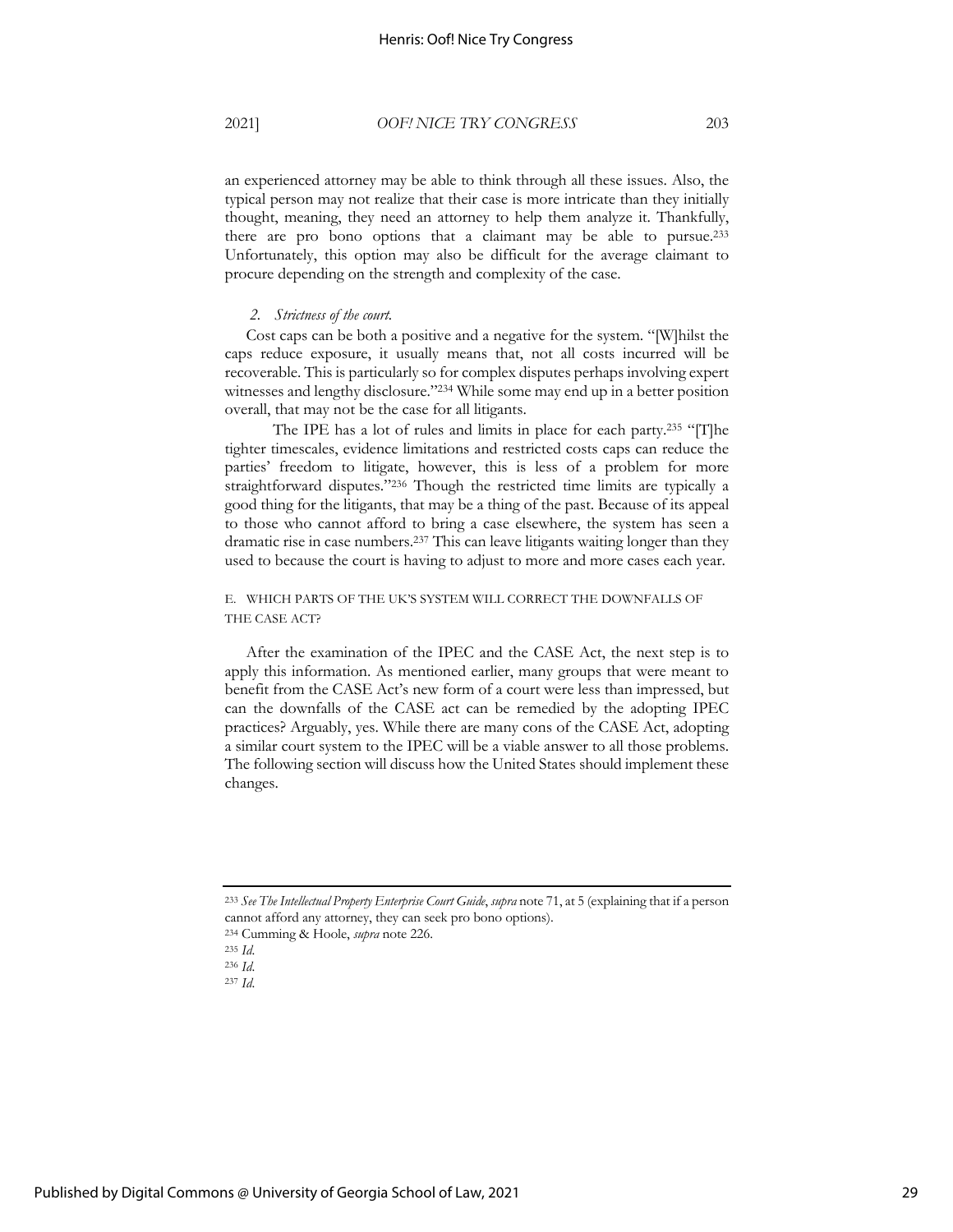#### *1. Opting out gets an upgrade.*

For many, the opt-out system was a huge reason that they did not like the system that the CASE Act provides for.238 While the IPEC still has its own form of opting out, the is an upgrade. As stated, if the defendant in the IPEC does not want the case heard in the particular court that it was brought in, all they need to do is ask the court to have it moved.239 After the request has been made, the court will send both parties a questionnaire which will aid the court in deciding whether the case should stay in that court or not.<sup>240</sup> This still gives the defendant a say in where the case is heard, but not enough power that they can force a claimant into a more costly court without the claimant's thoughts on the matter being heard. While this does not eradicate the opt-out system, it gives it a revamping that would appeal to more groups that would be heavily impacted by the system.

#### *2. Broader jurisdiction and options for remedies.*

Another major issue was that the CASE Act system lacked a variety of remedies available. The CASE Act was limited to monetary awards.241 The problem with that is that sometimes money will not remedy all the damage done to a claimant. When ideas are stolen and profited from, the small creator has already lost more than money. Their idea is out there, and they will have a hard time getting it back.

If the United States were to follow the IPEC, parties would be able to choose from a larger pool of remedies, including: "preliminary and final injunctions, damages, accounts of profits, delivery-up and disclosure" as well as money.242 Sometimes the actual monetary damage done to the claimant is minuscule and something else is needed. Allowing for a wider variety of remedies gives the damaged party more control over their case and puts more pressure on the wrongdoer because they cannot just pay away their acts. Big repeat players who more than likely have the money to throw at a lawsuit would be held to a higher standard because they may have to do more than just pay the claimant.

While the CASE Act was only meant to cover copyright cases, it neglects to realize that there are claimants for other types of intellectual property cases that have no means to recover because of the high costs in the federal system. The IPEC system can hear a variety of different IP-related cases, including copyright

<sup>238</sup> *See* Rose, *supra* note 196 (explaining that the opt-out system will create more problems than solutions).

<sup>239</sup> *See Guide to the Intellectual Property Enterprise Court Small Claims Track, supra* note 85, at 5 (explaining the way in which litigants may seek to change the location of the case if they want). <sup>240</sup> *Id.* at 5.

<sup>241</sup> *See* Copyright Alternative in Small-Claims Enforcement Act of 2019, 17 U.S.C § 1504(e) (explaining the remedies available for the litigants).

<sup>242</sup> O'Flinn, *supra* note 161.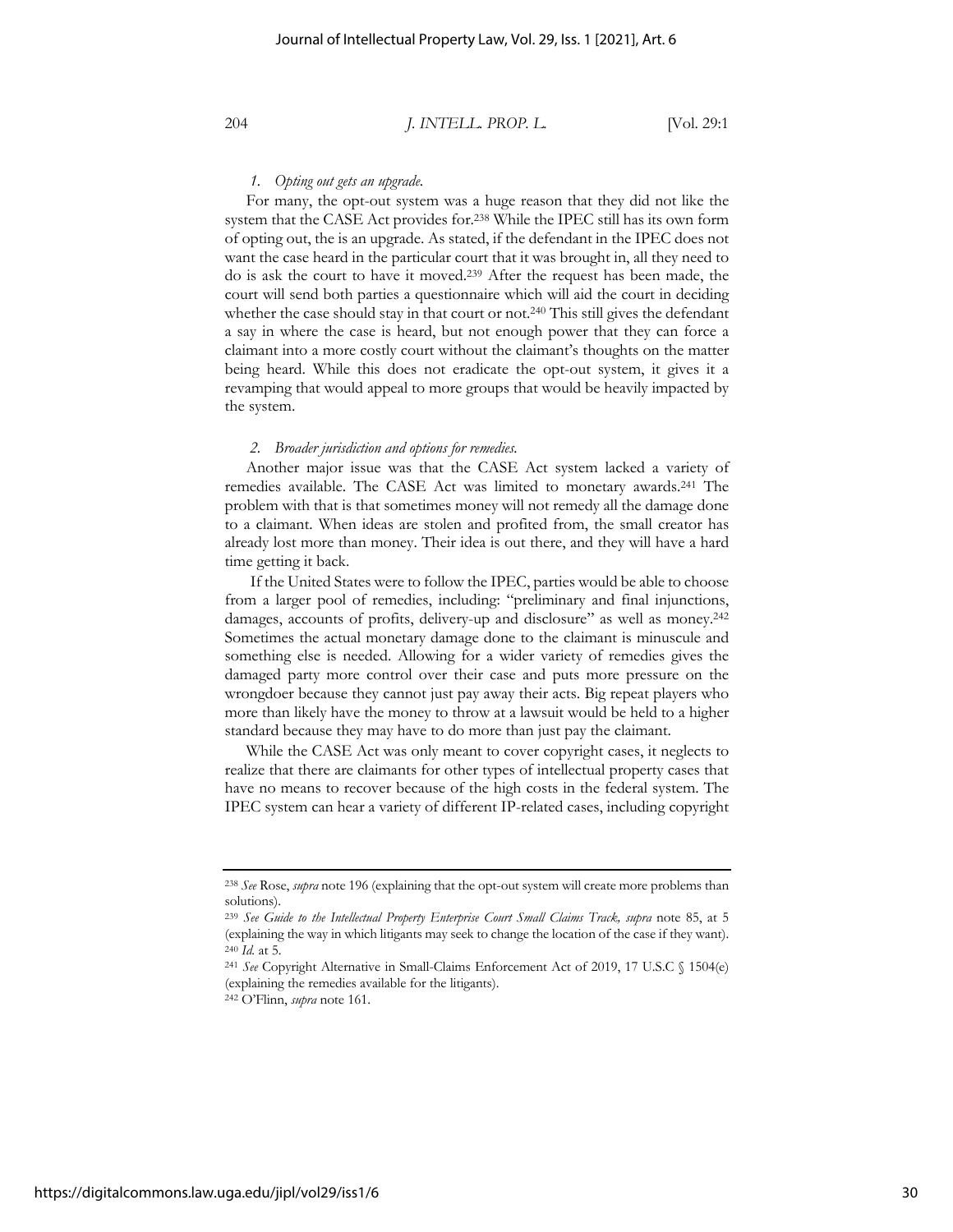ones.243 If the United States were to expand the list of possible case types to be heard by the small claims court, more people would be able to have their day in court. On the other hand, this could force dockets to get overly crowded. Even so, the benefits for the small creators who are unable to have their case heard by a low-cost court because it would not be considered a copyright case outweigh the potential cons.

#### *3. More consistent decisions.*

Lastly, if America were to adopt a small claims court system like the one found in the UK, the parties involved would be able to have more consistent decisions rendered. The CASE Act does not have a specialized judge sitting in the court making the decisions. In fact, they do not have an actual judge to hear the case at all. The parties can expect to have a claims board hear their case, which is made up of three attorneys.<sup>244</sup> Thankfully, these attorneys still must be copyright attorneys and have seven years of experience litigating similar matters, but that seems to be a problem for many.245 Not to mention that seven years is not a long time as a practicing attorney. No experienced judge equals inconsistent decision making. Inconsistent decisions leads to the inability to adequately prepare for a case even with an experienced lawyer. Lawyers are also unable to predict what will happen in each case.

With the UK's form of small claims court, the parties get a specialized judge who will be able to keep the outcomes more consistent.<sup>246</sup> This allows parties to be better prepared for their cases because they will know how the judge is likely to rule.

### F. WHAT IT IS UNABLE TO FIX?

#### *1. Little limitation on the scope of possible cases to those that most need it can lead to abuse.*

If different groups were worried about the lack of limiting in the CASE Act, then they are going to find an even bigger issue with the broad nature of the Intellectual Property Enterprise Court. With two levels and a wide range of case types that it can hear, a system like the UK's in America would not help limit the scope of what can be heard. It would only exacerbate that concern.

No matter what system is adopted, people will still try to abuse it. Trolls will still attempt to use the courts to gain money from a vulnerable claimant or defendant who does not understand the system. However, this is true no matter

<sup>243</sup> *See Guide to the Intellectual Property Enterprise Court Small Claims Track*, *supra* note 85, at 4 (explaining the types of cases that can be heard in this court system).

<sup>244</sup> *See* Olson, *supra* note 9 (explaining how the claims board would work under the CASE Act). <sup>245</sup> *Id.*; *see also* Copyright Alternative in Small-Claims Enforcement Act of 2019, 17 U.S.C. § 1502 (discussing the criteria for the board members under the CASE Act system).

<sup>246</sup> Cumming & Hoole, *supra* note 226.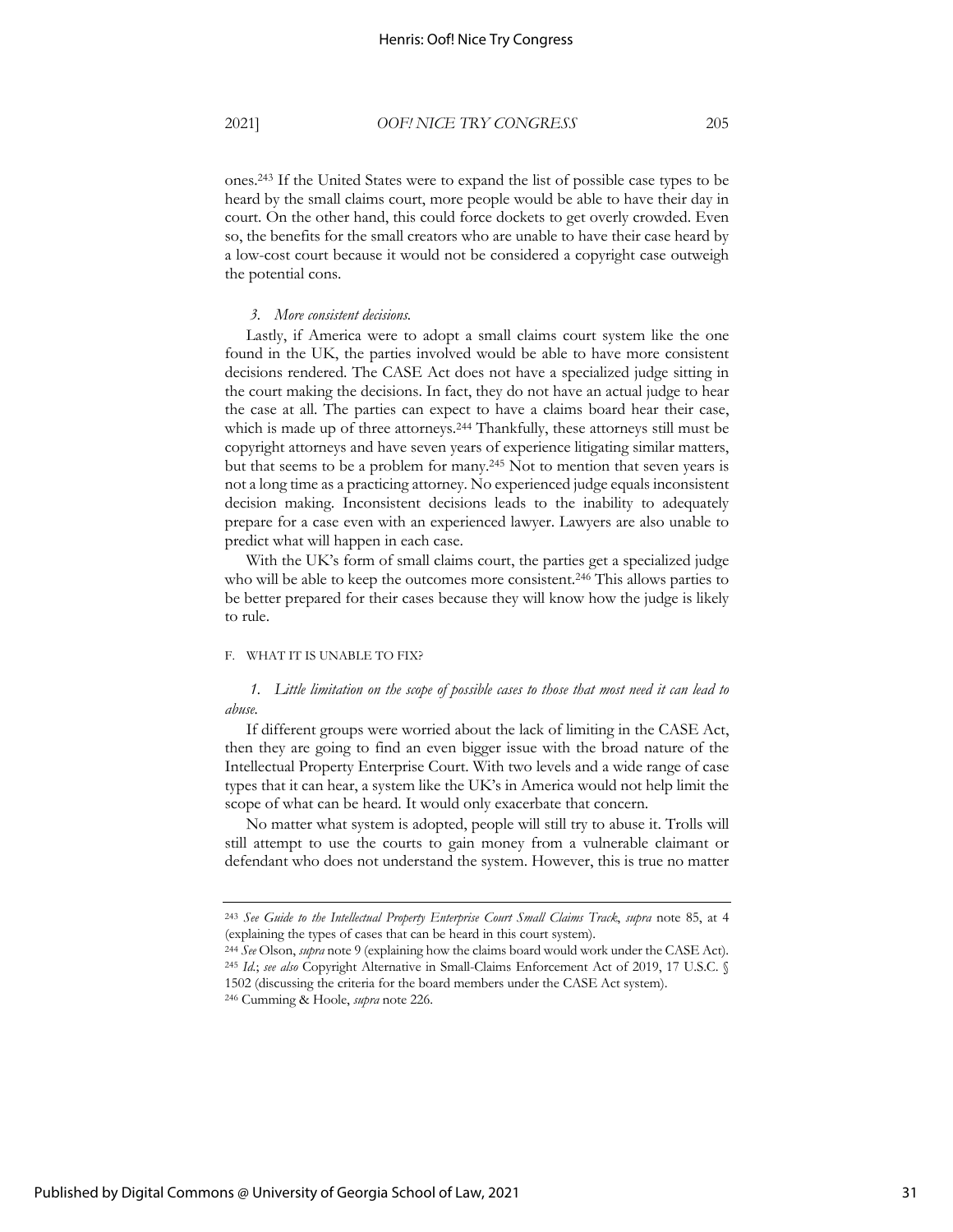206 *J. INTELL. PROP. L.* [Vol. 29:1

what system is adopted. People and companies will always try to take advantage of others given the chance to do so.

#### *2. Steep penalties are still a possible issue.*

Opponents of the CASE Act were worried that the penalties possible in that system would be too high. If a two-tiered system like the UK's was adopted, this issue would just get worse. With higher limits for cases in those two small claims tracks, the amount that a losing party could be asked to pay could, and probably would, be well over the minimum allowed in the United States federal system. Leaving those who already pointed out this issue with no fix.

#### *3. Would this be constitutional in America?*

For the same reasons that the CASE Act may be unconstitutional, the adoption of a UK-style system could also be unconstitutional. As stated in the CASE Act discussion, the Supreme Court held that there is a difference between the adjudication of public rights and private rights.247 The Court took issue with the adjudication of private rights and found that doing that is not allowed under our Constitution, more specifically Article III.248 The IPEC would arguably be taking the adjudication of private rights away from typical Article III courts and thus, be unconstitutional in America.

#### G. COULD AN IPEC-STYLED SYSTEM WORK IN AMERICA?

After looking at everything that the IPEC does, it is clear that this form of small claims system could work in the United States. It would allow more people to bring claims in court without spending all the money they have to litigate the claim. The main issue that Congress, and probably the Supreme Court, would have to work through if they wish to update the CASE Act is whether it would even be constitutional.

Because the United States is vastly larger in size than the United Kingdom, the system would likely have to be duplicated in different areas of America to cover the entire country. If the United States were to have only one central small claims track, possibly in D.C., the cost of traveling, taking off from work, and getting a case prepared, if the case could not be heard virtually, would be high. This system would leave the claimant in a position that makes it impossible to bring a claim.

Expanding a similar system across the country does not seem like a major issue though. We already have circuits and divisions in place to accommodate that same issue in the federal court system. Copying that form and just simply creating a new location, docket, and limited court staff does not strike me as so difficult for those with the power to do that. It would still be an added cost for

<sup>247</sup> Article III of the US Constitution. Judicial Department, *supra* note 215. <sup>248</sup> *Id.*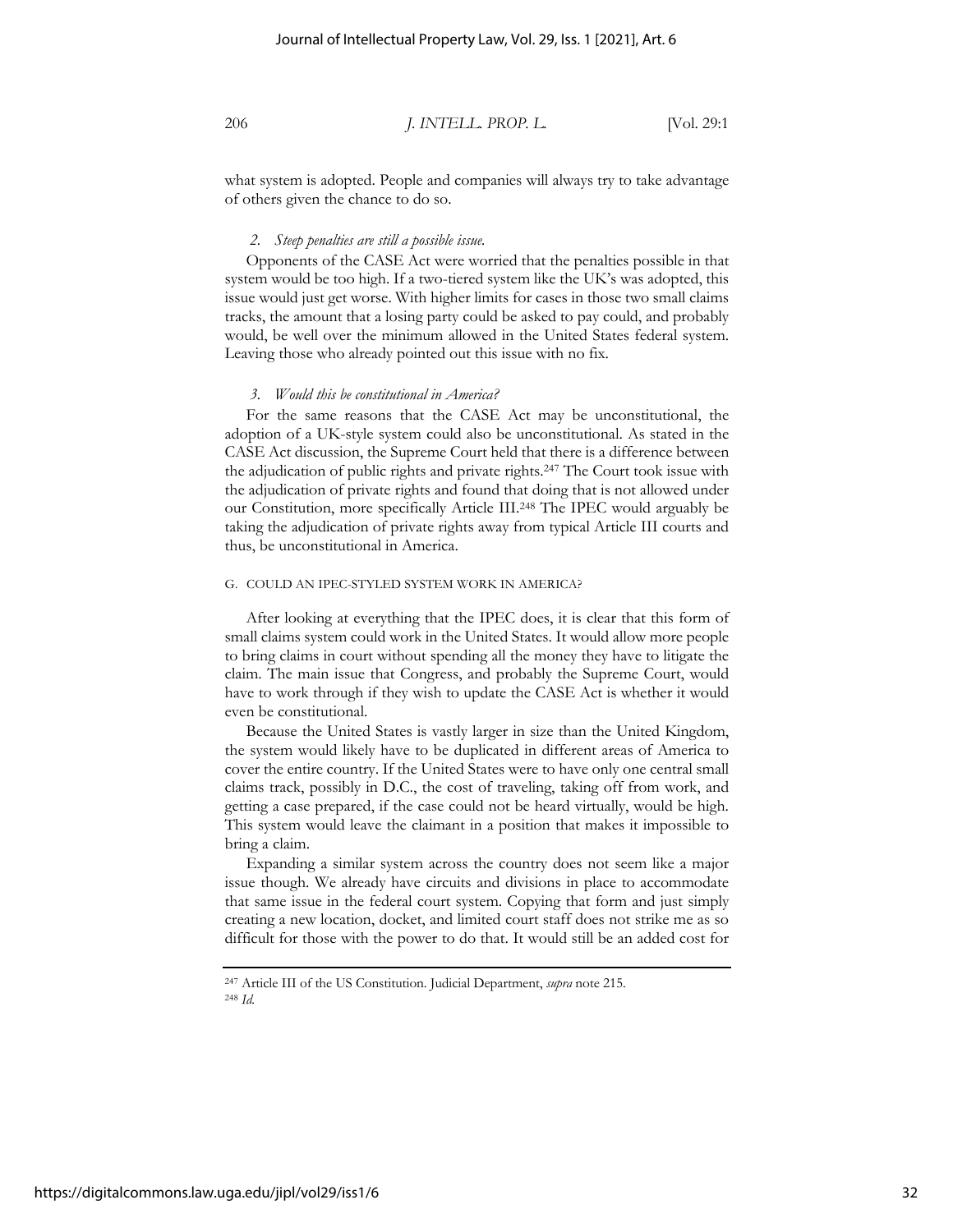the government and take time to set up, but the actual system for where these should be is basically already created.

There is no need for Congress to make up a whole new system just for the small claims court if there is already a working one in place for them to copy. No new buildings should be needed since the cases should be able to be heard in the same courthouses as the circuit/district court. If Congress were to follow the district court model, there would need to be about 94 small claims tracks to accommodate each district.249

If Congress follows the circuit court model, they will need to set up about 12 with possibly an extra one in the Ninth Circuit to cover the large landmass that it encompasses.250 Given the cost of creating these new court systems, it is more likely that a small claims court modeling the circuit court system would be more efficient. Since the IPEC allows for paper trials 251, it is likely that the cases would not take up court room space in many circumstances. The judge can simply review the case in their office at their own pace. This model would leave the rest of the court rooms and offices open for their normal hearings and trials.

In addition, Congress should keep in mind that they were already willing to allow for virtual, over the phone, and letter hearings under the CASE Act 252 and should try to continue that with any new bill they create. This will just be another way to ensure that the parties can afford to litigate claims. The COVID-19 pandemic has made it easier than ever to make this a reality. Almost everyone has a smart phone or a computer that is compatible with Zoom or some other form of virtual meetings<sup>253</sup>, and it is almost impossible that parties have not used at least one of them at this point. And with courtrooms around the country already being equipped with all the technology necessary for these hearings to happen over the internet<sup>254</sup>, there is no reason why this could not be used for an

<sup>249</sup> *Court Role and Structure*, U.S. CTS., https://www.uscourts.gov/about-federal-courts/courtrole-and-

structure#:~:text=The%2094%20federal%20judicial%20districts,correctly%20in%20the%2 0trial%20court (last visited Nov. 12, 2020) ("The 94 federal judicial districts are organized into 12 regional circuits, each of which has a court of appeals. The appellate court's task is to determine whether or not the law was applied correctly in the trial court."). <sup>250</sup> *Id.*

<sup>251</sup> *See Guide to the Intellectual Property Enterprise Court Small Claims Track*, *supra* note 85, at 6 (explaining that cases do not have to be heard in person).

<sup>252</sup> *See* Copyright Alternative in Small-Claims Enforcement Act of 2019, 17 U.S.C. § 1506(c) (explaining that claims in this system can be heard in person, as a paper argument, or through internet-based applications).

<sup>253</sup> *How Many Smart Phones Are in The World*, BANKMYCELL (Sept. 2021), https://www.bankmycell.com/blog/how-many-phones-are-in-the-world (explaining that over 61.85% of the world has a smart phone).

<sup>254</sup> *See* Eric Scigliano, *Zoom Court is Changing How Justice is Served – For Better, For Worse*, *and*  Possibly Forever, THE ATLANTIC (May 2021), https://www.theatlantic.com/magazine/archive/2021/05/can-justice-be-served-on-

zoom/618392/ (explaining how courts have adapted because of the pandemic).